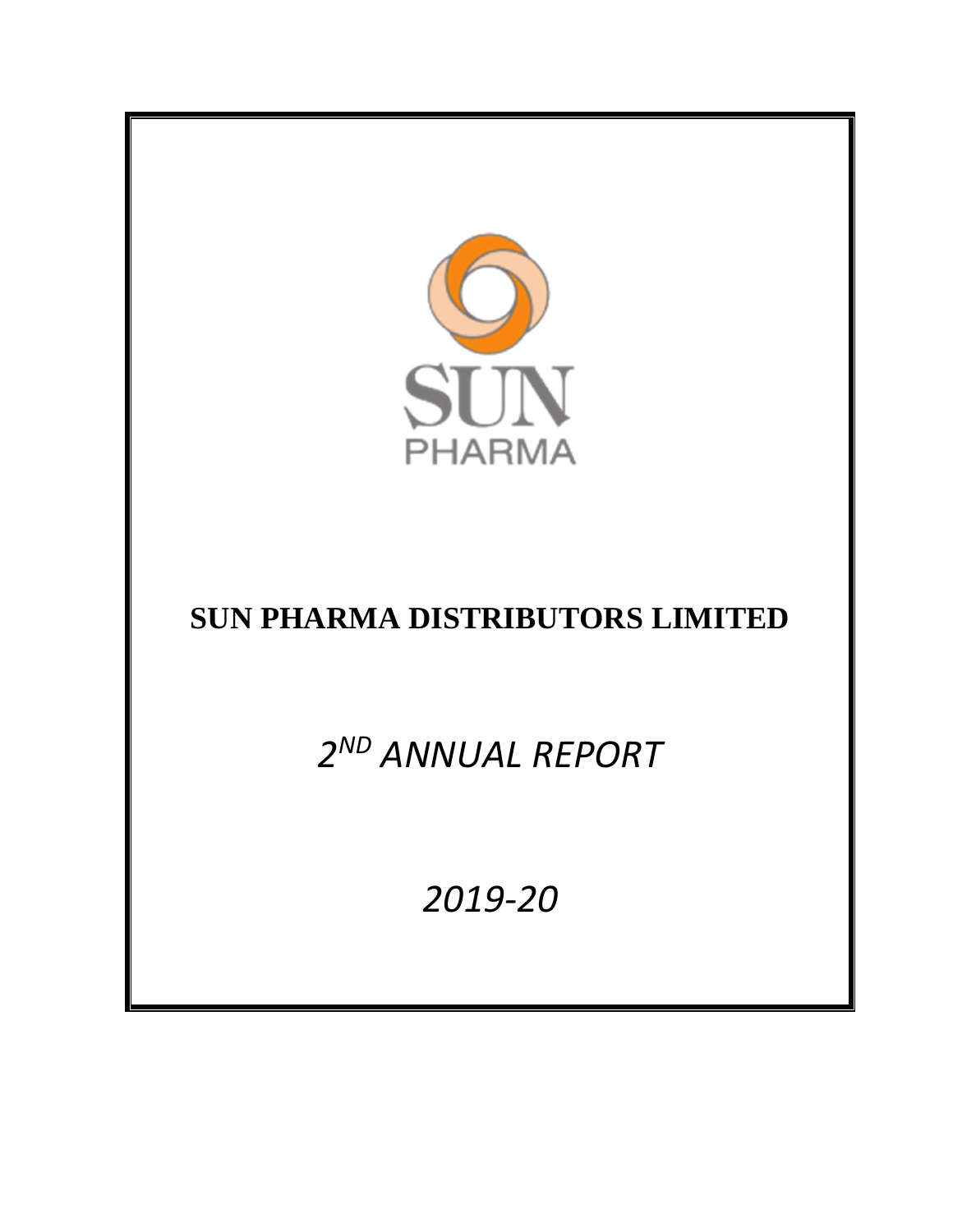#### INDEPENDENT AUDITOR'S REPORT

To the Members of Sun Pharma Distributors Limited

#### Report on the Audit of the Ind AS Financial Statements

#### **Opinion**

We have audited the accompanying Ind AS financial statements of Sun Pharma Distributors Limited ("the Company"), which comprise the Balance sheet as at March 31, 2020, the Statement of Profit and Loss, including the Statement of Other Comprehensive Income, the Cash Flow Statement and the Statement of Changes in Equity for the year then ended, and notes to the financial statements, including a summary of significant accounting policies and other explanatory information.

In our opinion and to the best of our information and according to the explanations given to us, the aforesaid Ind AS financial statements give the information required by the Companies Act, 2013, as amended ("the Act") in the manner so required and give a true and fair view in conformity with the accounting principles generally accepted in India, of the state of affairs of the Company as at March 31, 2020, its profit including other comprehensive income, its cash flows and the changes in equity for the year ended on that date.

#### **Basis for Opinion**

We conducted our audit of the Ind AS financial statements in accordance with the Standards on Auditing (SAs), as specified under section 143(10) of the Act. Our responsibilities under those Standards are further described in the 'Auditor's Responsibilities for the Audit of the Ind AS Financial Statements'section of our report. We are independent of the Company in accordance with the 'Code of Ethics' issued by the Institute of Chartered Accountants of India together with the ethical requirements that are relevant to our audit of the financial statements under the provisions of the Act and the Rules thereunder, and we have fulfilled our other ethical responsibilities in accordance with these requirements and the Code of Ethics. We believe that the audit evidence we have obtained is sufficient and appropriate to provide a basis for our audit opinion on the Ind AS financial statements.

#### **Other Information**

The Company's Board of Directors is responsible for the other information. The other information comprises the information included in the Board Report, but does not include the Ind AS financial statements and our auditor's report thereon.

Our opinion on the Ind AS financial statements does not cover the other information and we do not express any form of assurance conclusion thereon.

In connection with our audit of the Ind AS financial statements, our responsibility is to read the other information and in doing so, consider whether such other information is materially inconsistent with the financial statements or our knowledge obtained in the audit or otherwise appears to be materially misstated. If, based on the work we have performed, we conclude that there is a material misstatement of this other information, we are required to report that fact. We have nothing to report in this regard.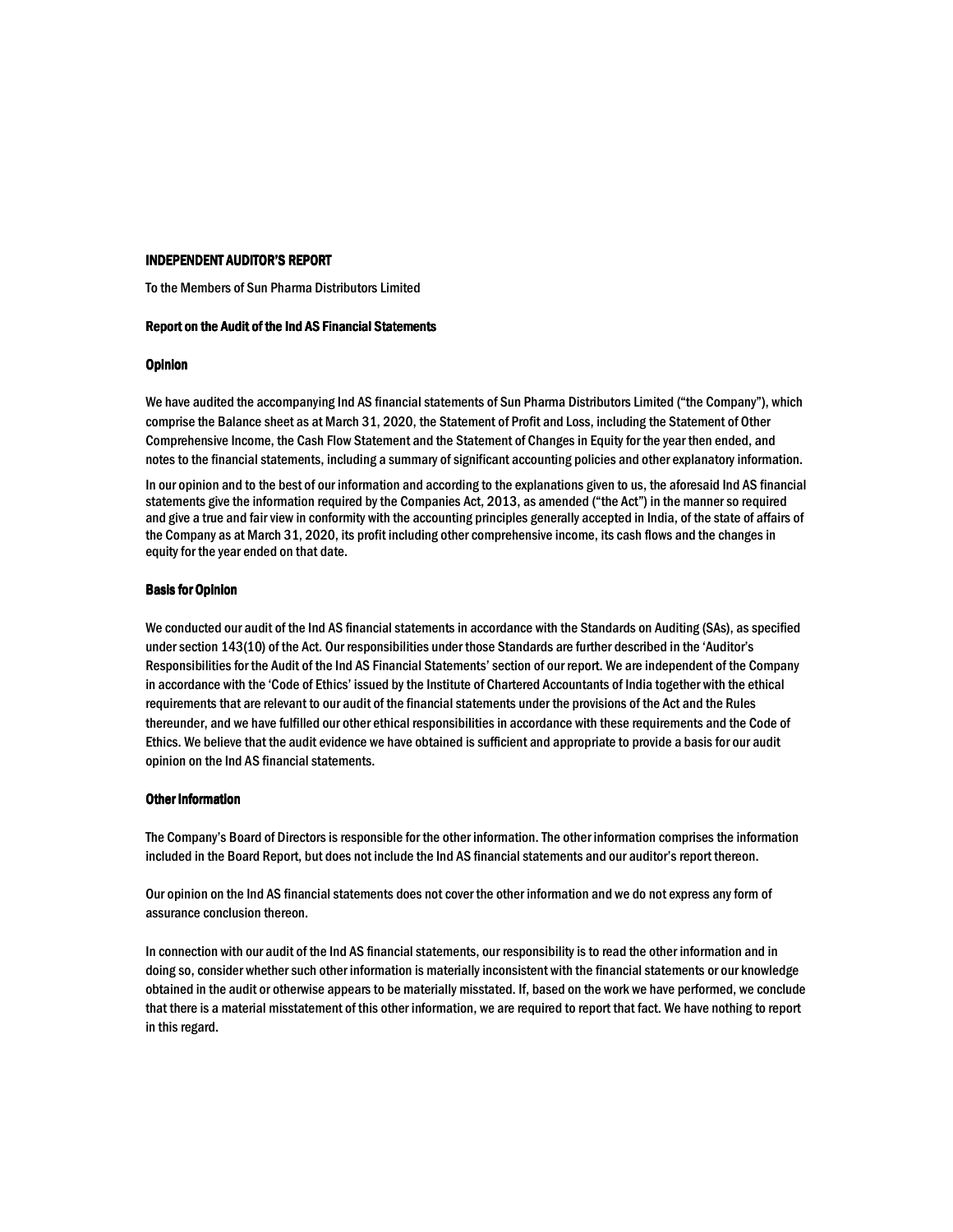Sun Pharma Distributors Limited Audit Report for the year ended March 31, 2020 Page 2 of 8

#### Responsibilities of Management for the Ind AS Financial Statements

The Company's Board of Directors is responsible for the matters stated in section 134(5) of the Act with respect to the preparation of these Ind AS financial statements that give a true and fair view of the financial position, financial performance including other comprehensive income, cash flows and changes in equity of the Company in accordance with the accounting principles generally accepted in India, including the Indian Accounting Standards (Ind AS) specified under section 133 of the Act read with the Companies (Indian Accounting Standards) Rules, 2015, as amended. This responsibility also includes maintenance of adequate accounting records in accordance with the provisions of the Act for safeguarding of the assets of the Company and for preventing and detecting frauds and other irregularities; selection and application of appropriate accounting policies; making judgments and estimates that are reasonable and prudent; and the design, implementation and maintenance of adequate internal financial controls, that were operating effectively for ensuring the accuracy and completeness of the accounting records, relevant to the preparation and presentation of the Ind AS financial statements that give a true and fair view and are free from material misstatement, whether due to fraud or error.

In preparing the Ind AS financial statements, management is responsible for assessing the Company's ability to continue as a going concern, disclosing, as applicable, matters related to going concern and using the going concern basis of accounting unless management either intends to liquidate the Company or to cease operations, or has no realistic alternative but to do so.

The Board of Directors are also responsible for overseeing the Company's financial reporting process.

#### Auditor's Responsibilities for the Audit of the Ind AS Financial Statements

Our objectives are to obtain reasonable assurance about whether the Ind AS financial statements as a whole are free from material misstatement, whether due to fraud or error, and to issue an auditor's report that includes our opinion. Reasonable assurance is a high level of assurance, but is not a guarantee that an audit conducted in accordance with SAs will always detect a material misstatement when it exists. Misstatements can arise from fraud or error and are considered material if, individually or in the aggregate, they could reasonably be expected to influence the economic decisions of users taken on the basis of these Ind AS financial statements.

As part of an audit in accordance with SAs, we exercise professional judgement and maintain professional skepticism throughout the audit. We also:

- Identify and assess the risks of material misstatement of the Ind AS financial statements, whether due to fraud or error, design and perform audit procedures responsive to those risks and obtain audit evidence that is sufficient and appropriate to provide a basis for our opinion. The risk of not detecting a material misstatement resulting from fraud is higher than for one resulting from error, as fraud may involve collusion, forgery, intentional omissions, misrepresentations, or the override of internal control.
- Obtain an understanding of internal control relevant to the audit in order to design audit procedures that are appropriate in the circumstances. Under section 143(3)(i) of the Act, we are also responsible for expressing our opinion on whether the Company has adequate internal financial controls with reference to financial statements in place and the operating effectiveness of such controls.
- Evaluate the appropriateness of accounting policies used and the reasonableness of accounting estimates and related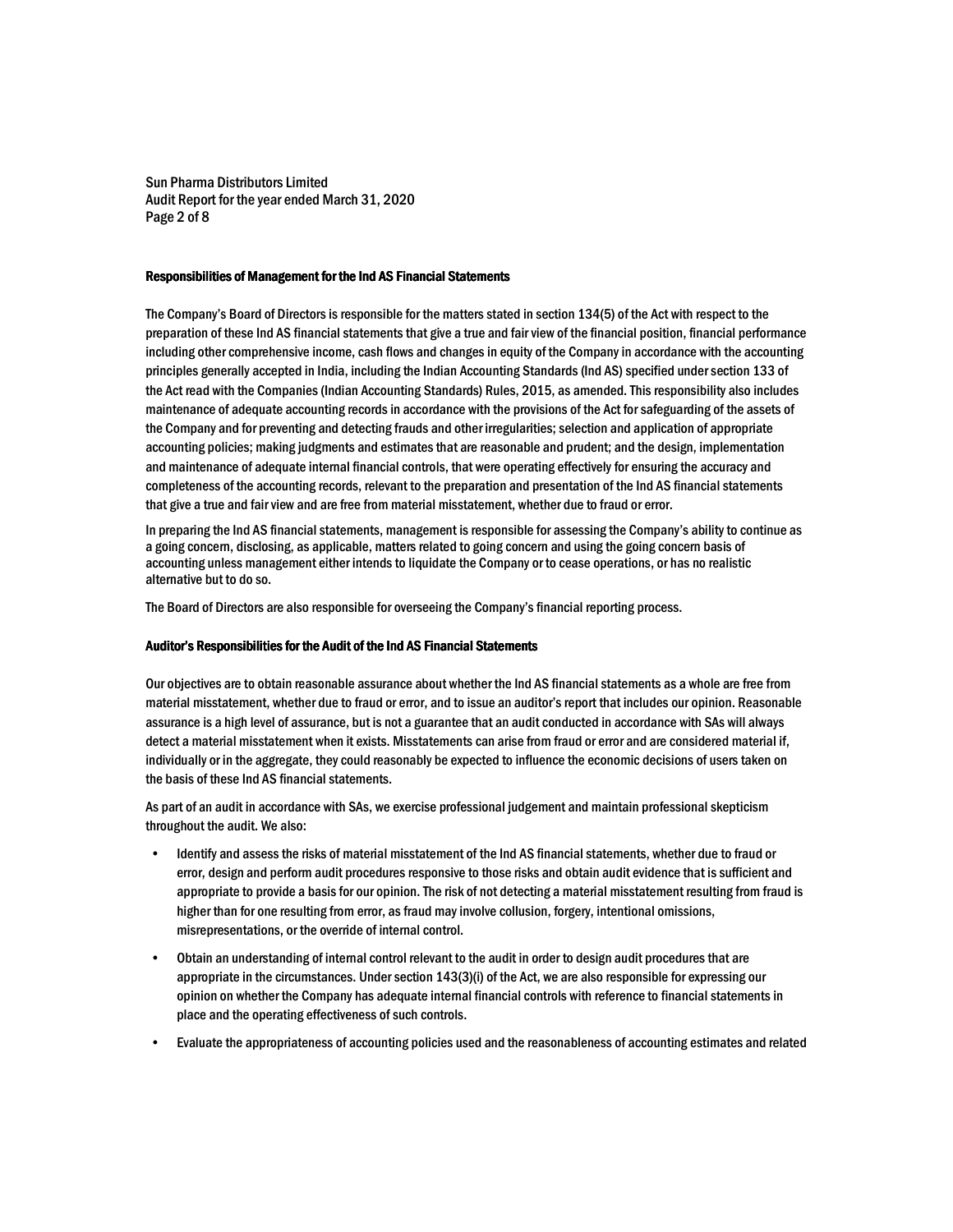Sun Pharma Distributors Limited Audit Report for the year ended March 31, 2020 Page 3 of 8

disclosures made by management.

- Conclude on the appropriateness of management's use of the going concern basis of accounting and based on the audit evidence obtained, whether a material uncertainty exists related to events or conditions that may cast significant doubt on the Company's ability to continue as a going concern. If we conclude that a material uncertainty exists, we are required to draw attention in our auditor's report to the related disclosures in the Ind AS financial statements or, if such disclosures are inadequate, to modify our opinion. Our conclusions are based on the audit evidence obtained up to the date of our auditor's report. However, future events or conditions may cause the Company to cease to continue as a going concern.
- Evaluate the overall presentation, structure and content of the Ind AS financial statements, including the disclosures, and whether the Ind AS financial statements represent the underlying transactions and events in a manner that achieves fair presentation.

We communicate with those charged with governance regarding, among other matters, the planned scope and timing of the audit and significant audit findings, including any significant deficiencies in internal control that we identify during our audit.

We also provide those charged with governance with a statement that we have complied with relevant ethical requirements regarding independence and to communicate with them all relationships and other matters that may reasonably be thought to bear on our independence and where applicable, related safeguards.

#### Report on Other Legal and Regulatory Requirements

- 1. As required by the Companies (Auditor's Report) Order, 2016 ("the Order"), issued by the Central Government of India in terms of sub-section (11) of section 143 of the Act, we give in the "Annexure 1" a statement on the matters specified in paragraphs 3 and 4 of the Order.
- 2. As required by Section 143(3) of the Act, we report that:
	- (a) We have sought and obtained all the information and explanations which to the best of our knowledge and belief were necessary for the purposes of our audit;
	- (b) In our opinion, proper books of account as required by law have been kept by the Company so far as it appears from our examination of those books;
	- (c) The Balance Sheet, the Statement of Profit and Loss including the Statement of Other Comprehensive Income, the Cash Flow Statement and Statement of Changes in Equity dealt with by this Report are in agreement with the books of account;
	- (d) In our opinion, the aforesaid Ind AS financial statements comply with the Accounting Standards specified under Section 133 of the Act, read with Companies (Indian Accounting Standards) Rules, 2015, as amended;
	- (e) On the basis of the written representations received from the directors as on March 31, 2020 taken on record by the Board of Directors, none of the directors is disqualified as on March 31, 2020 from being appointed as a director in terms of Section 164 (2) of the Act;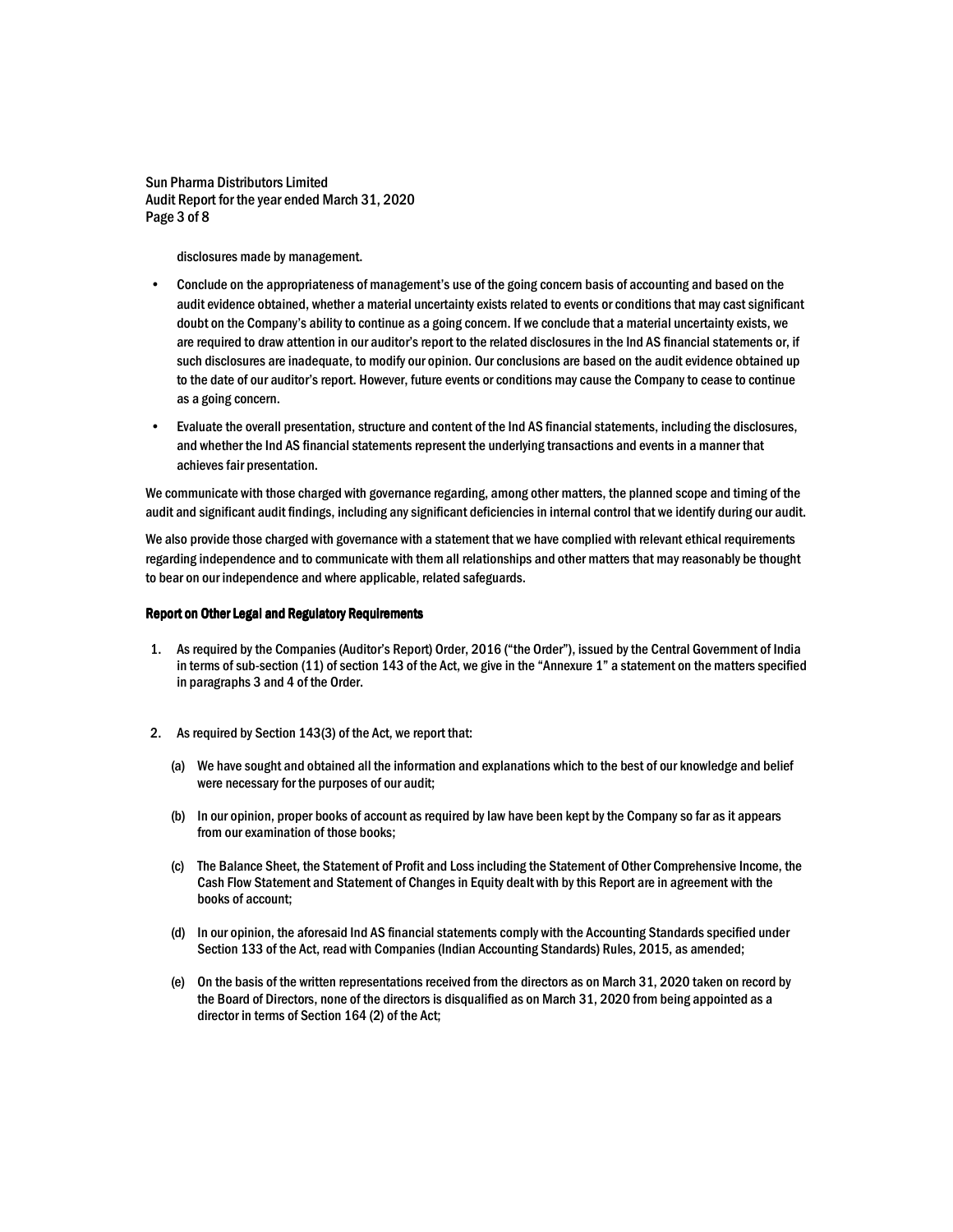Sun Pharma Distributors Limited Audit Report for the year ended March 31, 2020 Page 4 of 8

- (f) With respect to the adequacy of the internal financial controls over financial reporting of the Company with reference to these Ind AS financial statements and the operating effectiveness of such controls, refer to our separate report in "Annexure 2" to this report;
- (g) No managerial remuneration has been paid by the Company
- (h) With respect to the other matters to be included in the Auditor's Report in accordance with Rule 11 of the Companies (Audit and Auditors) Rules, 2014, as amended in our opinion and to the best of our information and according to the explanations given to us:
	- i. The Company does not have any pending litigations which would impact its financial position;
	- ii. The Company did not have any long-term contracts including derivative contracts for which there were any material foreseeable losses;
	- iii. There were no amounts which were required to be transferred to the Investor Education and Protection Fund by the Company.

For S R B C & CO LLP Chartered Accountants ICAI Firm Registration Number: 324982E/E300003

per Paul Alvares Partner Membership Number: 105754 UDIN: 20105754AAAACN2125 Place of Signature: Pune Date: May 26, 2020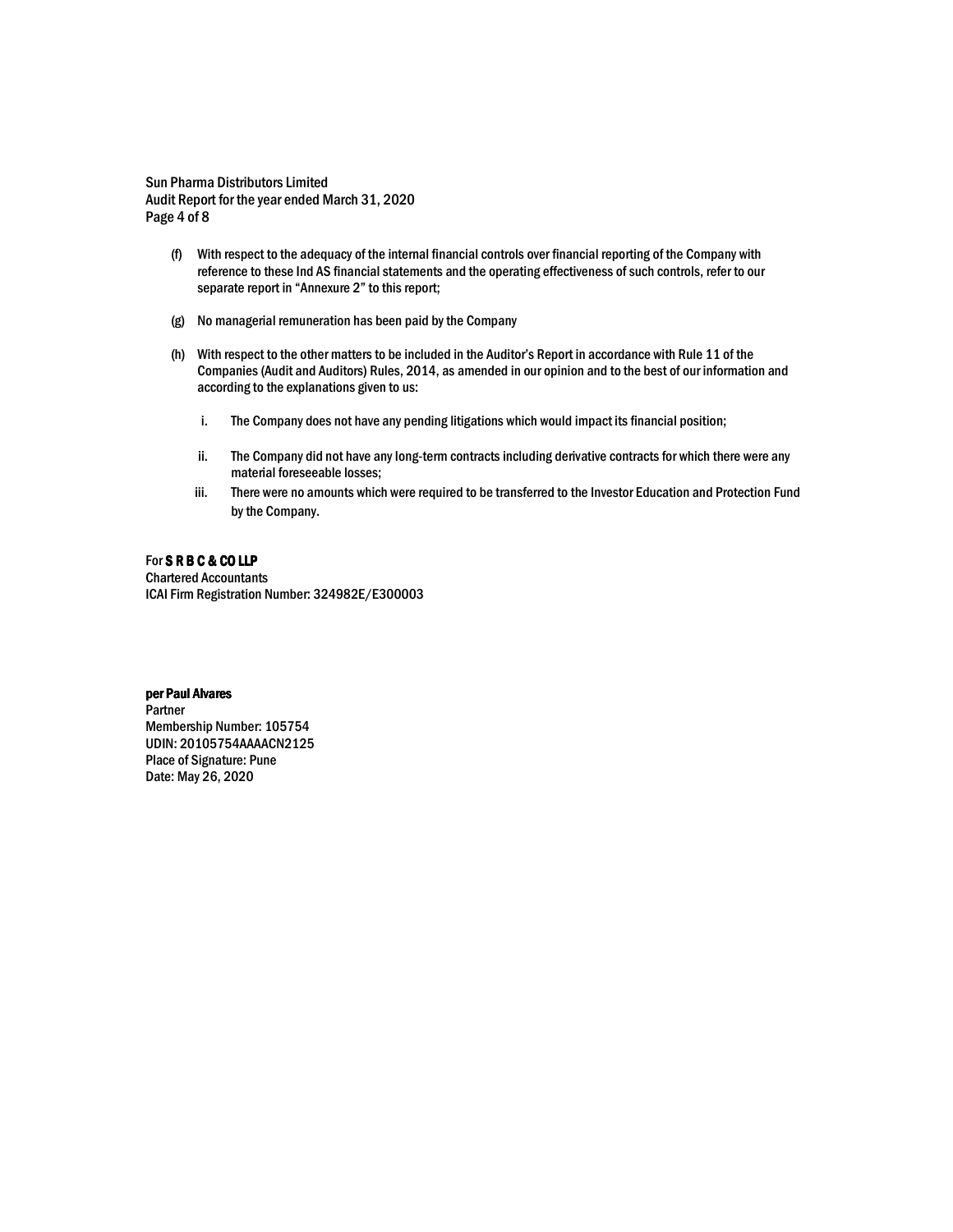Sun Pharma Distributors Limited Audit Report for the year ended March 31, 2020 Page 5 of 8

### Annexure 1 referred to in paragraph 1 under the heading "Report on Other Legal and Regulatory Requirements" of our report of even date

Re: Sun Pharma Distributors Limited ('the Company')

- (i) The Company does not have any fixed assets. Accordingly, the provisions of clause 3(i) (a), (b) and (c) of the Order are not applicable to the Company and hence not commented upon.
- (ii) The inventory has been physically verified by management during the year. In our opinion, the frequency of verification is reasonable. No material discrepancies were noticed on such physical verification. There are no inventories lying with third parties.
- (iii) According to the information and explanations given to us, the Company has not granted any loans, secured or unsecured to companies, firms, Limited Liability Partnerships or other parties covered in the register maintained under section 189 of the Companies Act, 2013. Accordingly, the provisions of clause 3(iii)(a), (b) and (c) of the Order are not applicable to the Company and hence not commented upon.
- (iv) In our opinion and according to the information and explanations given to us, there are no loans, investments, guarantees, and securities given in respect of which provisions of section 185 and 186 of the Companies Act 2013 are applicable and hence not commented upon.
- (v) In our opinion and according to the information and explanations given to us, the Company has not accepted any deposits from the public during the year.
- (vi) To the best of our knowledge and as explained, the Central Government has not specified the maintenance of cost records under Section 148(1) of the Companies Act, 2013, for the products of the Company.
- (vii) (a) Undisputed statutory dues including provident fund, employees' state insurance, income-tax, goods and service tax, cess and other statutory dues have generally been regularly deposited with the appropriate authorities though there has been a slight delay in a few cases.

 (b) According to the information and explanations given to us, no undisputed amounts payable in respect of provident fund, employees' state insurance, income-tax, goods and service tax, cess and other statutory dues, where applicable were outstanding, at the year end, for a period of more than six months from the date they became payable.

 (c) According to the records of the Company, there are no dues of income tax, goods and service tax and cess, wherever applicable and which have not been deposited on account of any dispute.

- (viii) The Company did not have any outstanding loans or borrowing dues in respect of a financial institution or bank or to Government or dues to debenture holders during the year.
- (ix) In our opinion and according to the information and explanations given by management, the Company has not raised any money way of initial public offer / further public offer / debt instruments and term loans hence, reporting under clause 3(ix) of the Order is not applicable to the Company and hence not commented upon.
- (x) Based upon the audit procedures performed for the purpose of reporting true and fair view of the financial statements and according to the information and explanations given by management, we report that no fraud by the Company or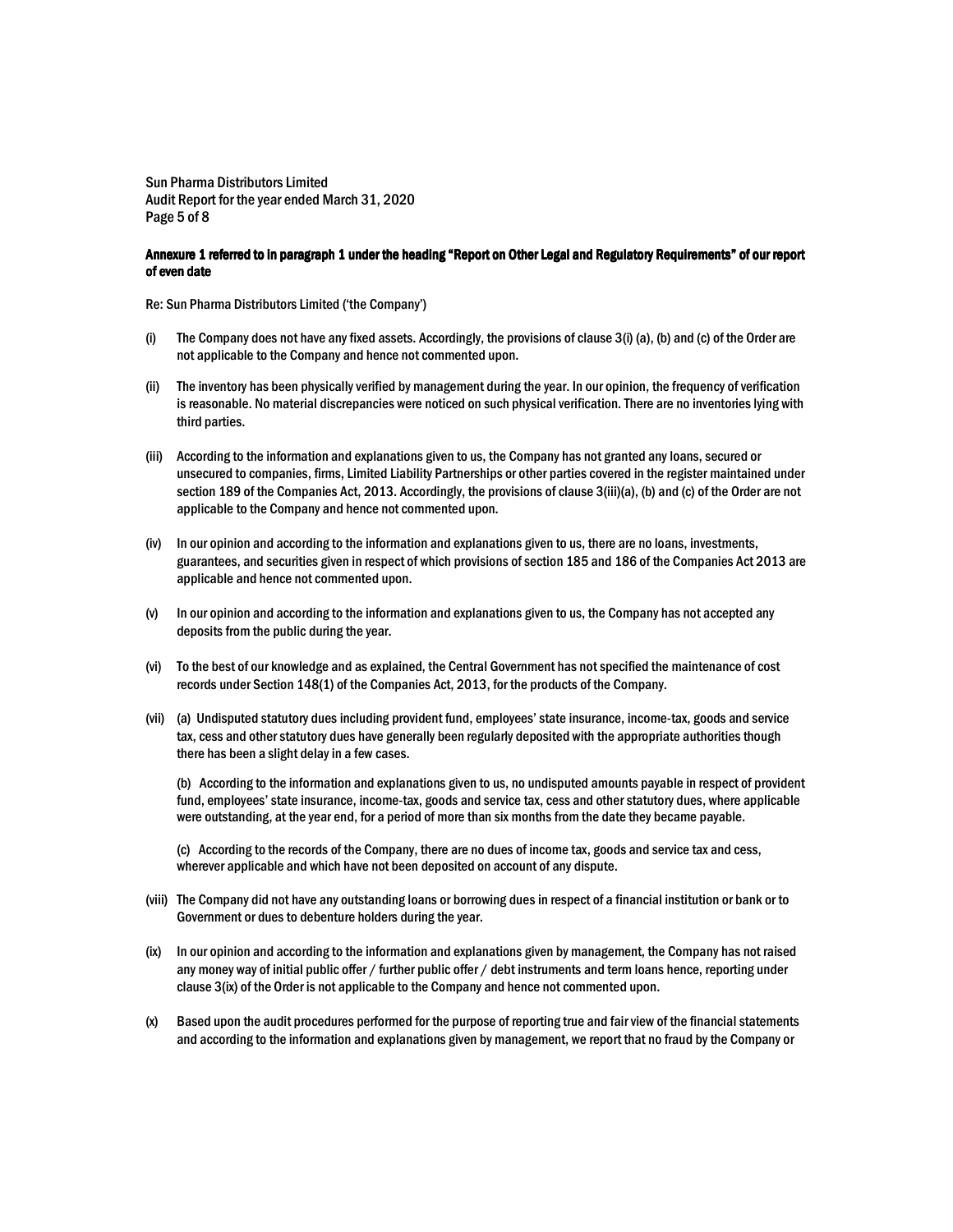Sun Pharma Distributors Limited Audit Report for the year ended March 31, 2020 Page 6 of 8

> no material fraud on the Company by the officers and employees of the Company has been noticed or reported during the year.

- (xi) According to the information and explanations given by management, no managerial remuneration has been paid.
- (xii) In our opinion, the Company is not a nidhi company. Therefore, the provisions of clause 3(xii) of the Order are not applicable to the Company and hence not commented upon.
- (xiii) According to the information and explanations given by management, transactions with the related parties are in compliance with section 188 of Companies Act, 2013 where applicable and the details have been disclosed in the notes to the Ind AS financial statements, as required by the applicable accounting standards. The provisions of section 177 are not applicable to the Company and accordingly reporting under clause 3(xiii) insofar as it relates to section 177 of the Act is not applicable to the Company and hence not commented upon.
- (xiv) According to the information and explanations given to us and on an overall examination of the balance sheet, the Company has not made any preferential allotment or private placement of shares or fully or partly convertible debentures during the year under review and hence, reporting requirements under clause 3(xiv) of the Order are not applicable to the company and hence not commented upon.
- (xv) According to the information and explanations given by management, the Company has not entered into any non-cash transactions with directors or persons connected with him as referred to in section 192 of the Act.
- (xvi) According to the information and explanations given to us, the provisions of section 45-IA of the Reserve Bank of India Act, 1934 are not applicable to the Company.

#### For SRBC&COLLP

Chartered Accountants ICAI Firm Registration Number: 324982E/E300003

#### per Paul Alvares Partner Membership Number: 105754 UDIN: 20105754AAAACN2125 Place of Signature: Pune Date: May 26, 2020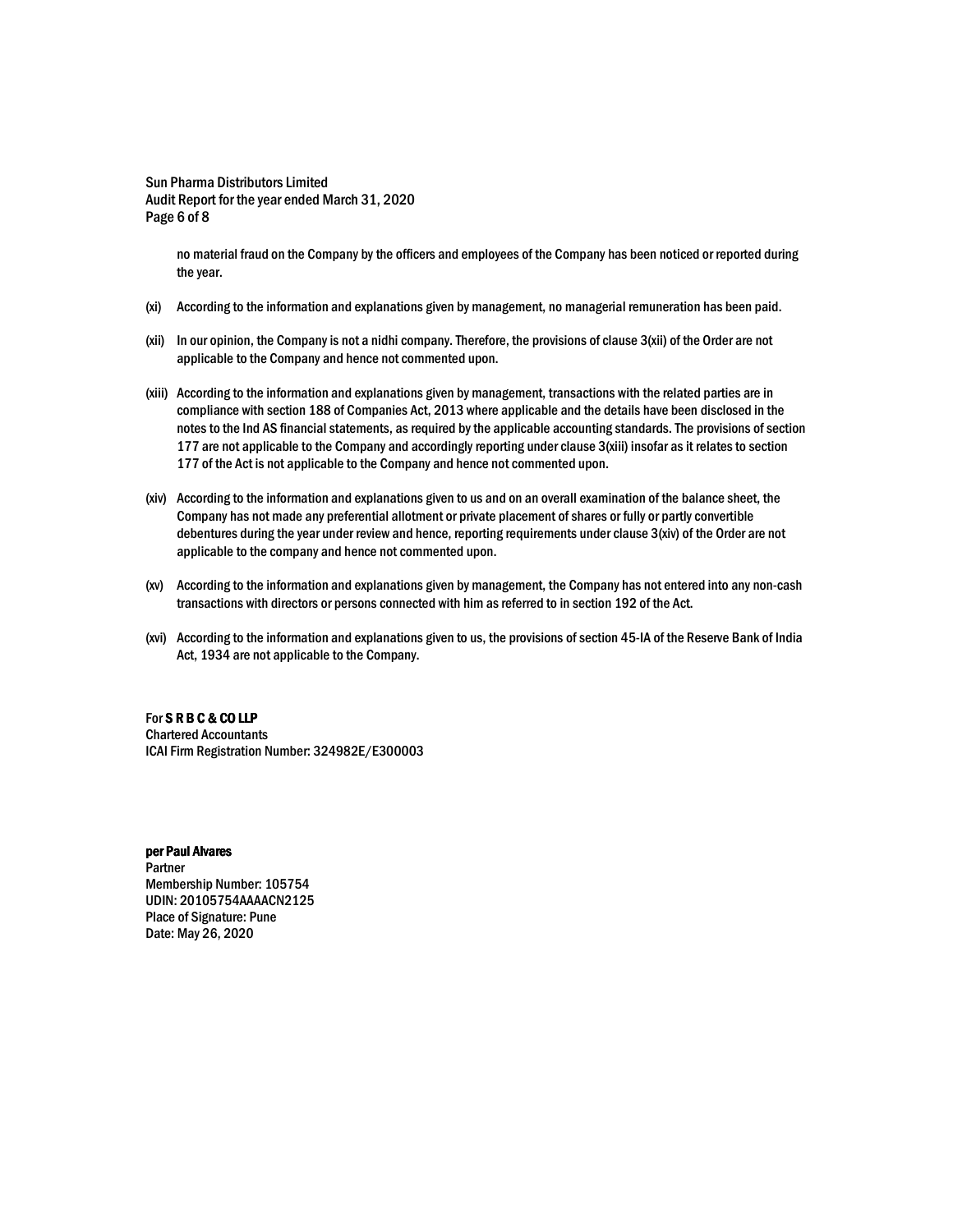Sun Pharma Distributors Limited Audit Report for the year ended March 31, 2020 Page 7 of 8

### Annexure 2 to the Independent Auditor's Report of even date on the Ind AS Financial Statements of Sun Pharma Distributors Limited Limited

### Report on the Internal Financial Controls under Clause (i) of Sub-section 3 of Section 143 of the Companies Act, 2013 ("the Act")

We have audited the internal financial controls over financial reporting of Sun Pharma Distributors Limited ("the Company") as of March 31, 2020 in conjunction with our audit of the Ind AS financial statements of the Company for the year ended on that date.

### Management's Responsibility for Internal Financial Controls

The Company's Management is responsible for establishing and maintaining internal financial controls based on the internal control over financial reporting criteria established by the Company considering the essential components of internal control stated in the Guidance Note on Audit of Internal Financial Controls Over Financial Reporting issued by the Institute of Chartered Accountants of India. These responsibilities include the design, implementation and maintenance of adequate internal financial controls that were operating effectively for ensuring the orderly and efficient conduct of its business, including adherence to the Company's policies, the safeguarding of its assets, the prevention and detection of frauds and errors, the accuracy and completeness of the accounting records, and the timely preparation of reliable financial information, as required under the Act.

#### **Auditor's Responsibility**

Our responsibility is to express an opinion on the Company's internal financial controls over financial reporting with reference to these Ind AS financial statements based on our audit. We conducted our audit in accordance with the Guidance Note on Audit of Internal Financial Controls Over Financial Reporting (the "Guidance Note") and the Standards on Auditing as specified under section 143(10) of the Act, to the extent applicable to an audit of internal financial controls and, both issued by the Institute of Chartered Accountants of India. Those Standards and the Guidance Note require that we comply with ethical requirements and plan and perform the audit to obtain reasonable assurance about whether adequate internal financial controls over financial reporting with reference to these Ind AS financial statements was established and maintained and if such controls operated effectively in all material respects.

Our audit involves performing procedures to obtain audit evidence about the adequacy of the internal financial controls over financial reporting with reference to these Ind AS financial statements and their operating effectiveness. Our audit of internal financial controls over financial reporting included obtaining an understanding of internal financial controls over financial reporting with reference to these Ind AS financial statements, assessing the risk that a material weakness exists, and testing and evaluating the design and operating effectiveness of internal control based on the assessed risk. The procedures selected depend on the auditor's judgement, including the assessment of the risks of material misstatement of the financial statements, whether due to fraud or error.

We believe that the audit evidence we have obtained is sufficient and appropriate to provide a basis for our audit opinion on the internal financial controls over financial reporting with reference to these Ind AS financial statements. Meaning of Internal Financial Controls Over Financial Reporting With Reference to these Financial Statements

A company's internal financial control over financial reporting with reference to these Ind AS financial statements is a process designed to provide reasonable assurance regarding the reliability of financial reporting and the preparation of financial statements for external purposes in accordance with generally accepted accounting principles. A company's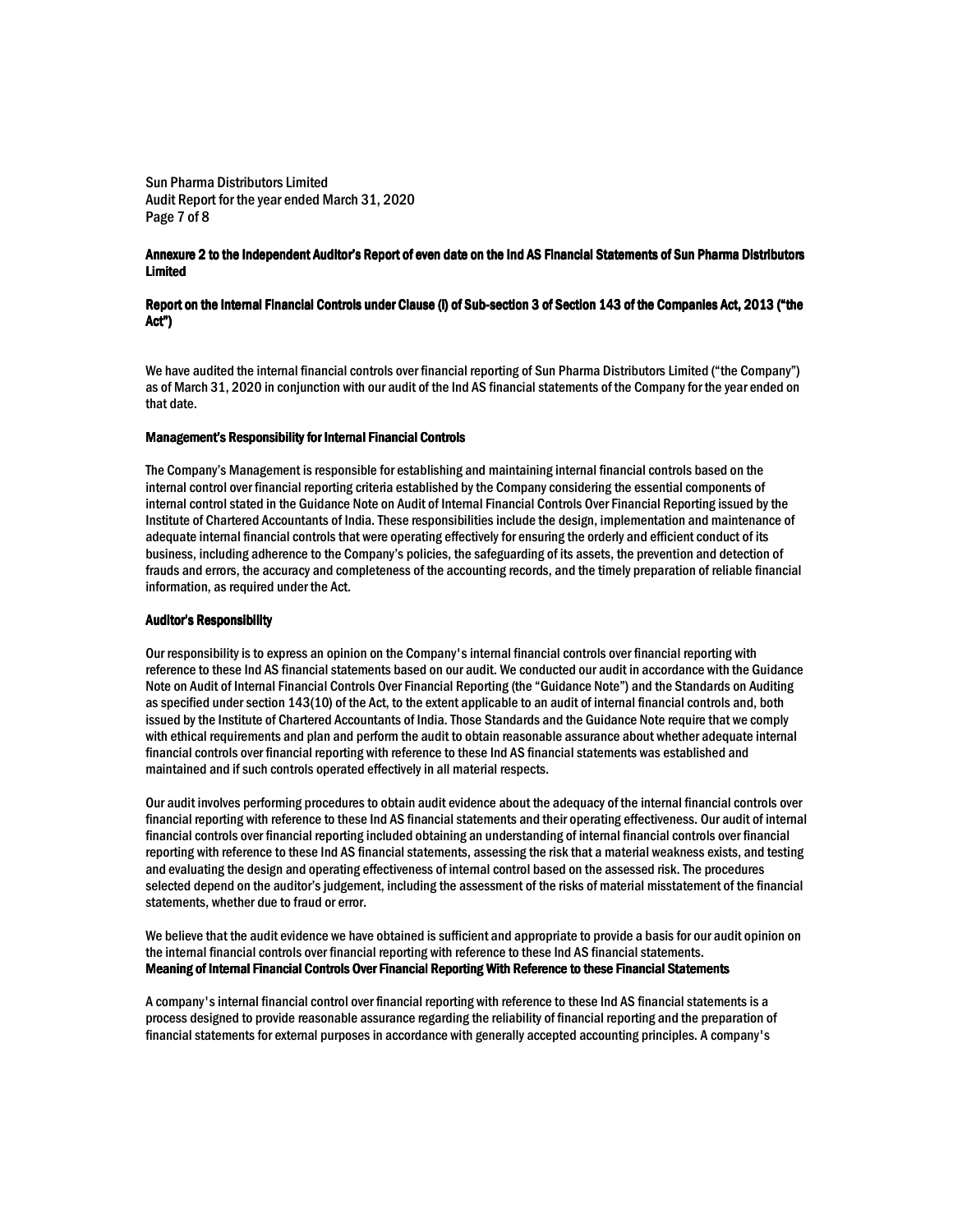Sun Pharma Distributors Limited Audit Report for the year ended March 31, 2020 Page 8 of 8

internal financial control over financial reporting with reference to these Ind AS financial statements includes those policies and procedures that (1) pertain to the maintenance of records that, in reasonable detail, accurately and fairly reflect the transactions and dispositions of the assets of the company; (2) provide reasonable assurance that transactions are recorded as necessary to permit preparation of financial statements in accordance with generally accepted accounting principles, and that receipts and expenditures of the company are being made only in accordance with authorisations of management and directors of the company; and (3) provide reasonable assurance regarding prevention or timely detection of unauthorised acquisition, use, or disposition of the company's assets that could have a material effect on the financial statements.

#### Inherent Limitations of Internal Financial Controls Over Financial Reporting With Reference to these Financial Statements

Because of the inherent limitations of internal financial controls over financial reporting with reference to these Ind AS financial statements, including the possibility of collusion or improper management override of controls, material misstatements due to error or fraud may occur and not be detected. Also, projections of any evaluation of the internal financial controls over financial reporting with reference to these Ind AS financial statements to future periods are subject to the risk that the internal financial control over financial reporting with reference to these Ind AS financial statements may become inadequate because of changes in conditions, or that the degree of compliance with the policies or procedures may deteriorate.

#### **Opinion**

In our opinion, the Company has, in all material respects, adequate internal financial controls over financial reporting with reference to these Ind AS financial statements and such internal financial controls over financial reporting with reference to these Ind AS financial statements were operating effectively as at March 31, 2020, based on the internal control over financial reporting criteria established by the Company considering the essential components of internal control stated in the Guidance Note on Audit of Internal Financial Controls Over Financial Reporting issued by the Institute of Chartered Accountants of India.

#### For SRBC&COLLP

Chartered Accountants ICAI Firm Registration Number: 324982E/E300003

#### per Paul Alvares

Partner Membership Number: 105754 UDIN: 20105754AAAACN2125 Place of Signature: Pune Date: May 26, 2020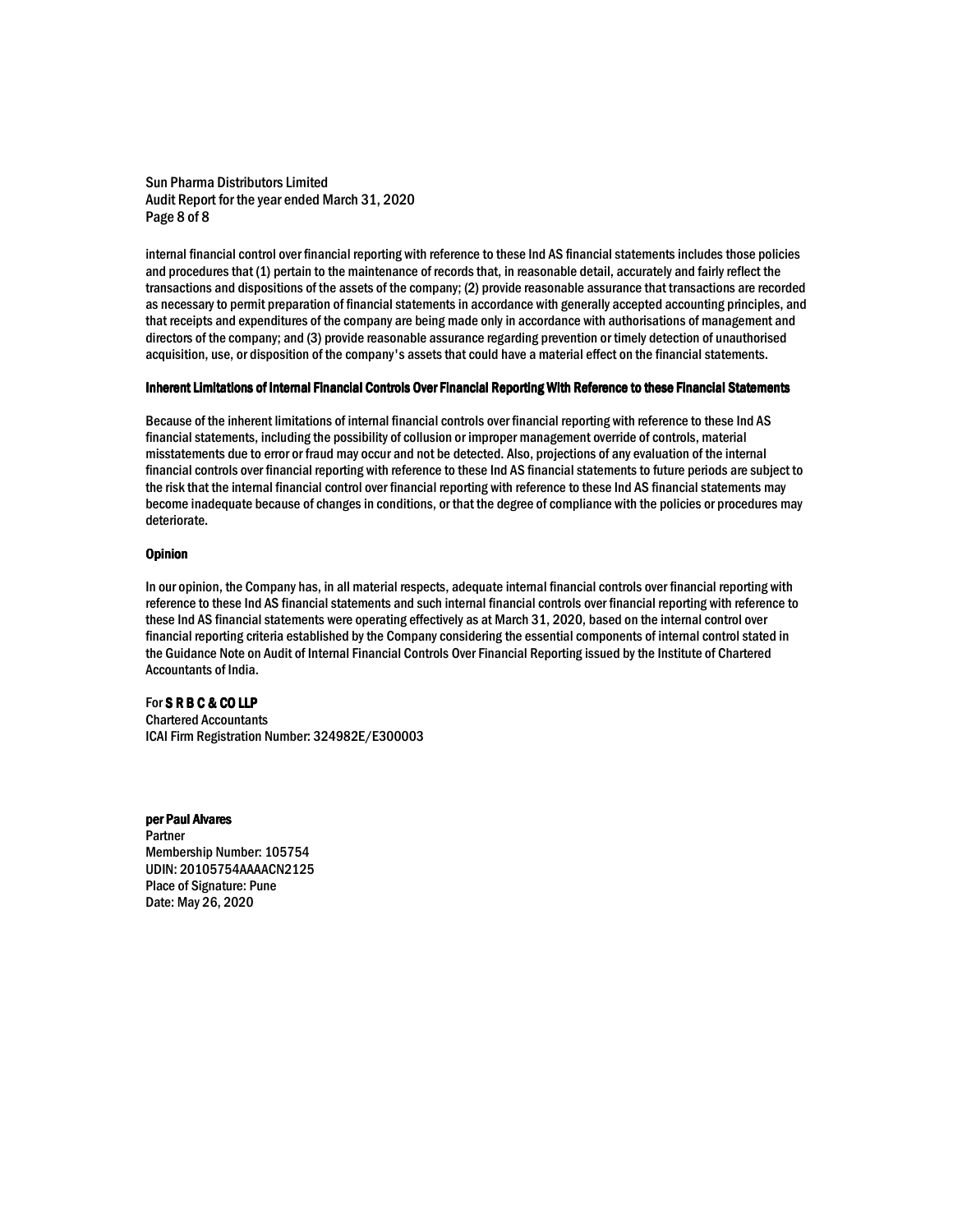| <b>BALANCE SHEET AS AT MARCH 31, 2020</b>                               |                   |                                                |                     |
|-------------------------------------------------------------------------|-------------------|------------------------------------------------|---------------------|
|                                                                         |                   |                                                |                     |
|                                                                         |                   | As at                                          | As at               |
| <b>Particulars</b>                                                      | <b>Notes</b>      | March 31, 2020                                 | March 31, 2019      |
|                                                                         |                   | ₹ in Million                                   | ₹ in Million        |
| <b>ASSETS</b>                                                           |                   |                                                |                     |
| (1) Non-current assets                                                  |                   |                                                |                     |
| (a) Right-of-use assets                                                 | 33                | 21.8                                           |                     |
| (b) Deferred tax assets (Net)                                           | 36                | 8.5                                            |                     |
| <b>Total non-current assets</b>                                         |                   | 30.3                                           |                     |
|                                                                         |                   |                                                |                     |
| (2) Current assets                                                      |                   |                                                |                     |
| (a) Inventories                                                         | 3                 | 14,761.0                                       |                     |
| (b) Financial assets                                                    |                   |                                                |                     |
| (i) Trade receivables                                                   | 4                 | 4,422.6                                        |                     |
| (ii) Cash and cash equivalents                                          | 5                 | 1,086.2                                        |                     |
| (iii) Other financial assets                                            | 6                 | 4.0                                            |                     |
|                                                                         | $\overline{7}$    |                                                |                     |
| (c) Other current assets                                                |                   | 2,626.3                                        |                     |
| <b>Total current assets</b>                                             |                   | 22,900.1                                       |                     |
|                                                                         |                   |                                                |                     |
| <b>TOTAL ASSETS</b>                                                     |                   | 22,930.4                                       |                     |
|                                                                         |                   |                                                |                     |
| <b>EQUITY AND LIABILITIES</b>                                           |                   |                                                |                     |
| <b>Equity</b>                                                           |                   |                                                |                     |
| (a) Equity share capital                                                | 8                 | 1.5                                            |                     |
| (b) Other equity                                                        | 9                 | 673.3                                          | (0.1)               |
| <b>Total equity</b>                                                     |                   | 674.8                                          |                     |
|                                                                         |                   |                                                |                     |
| <b>Liabilities</b>                                                      |                   |                                                |                     |
| (1) Non-current liabilities                                             |                   |                                                |                     |
| (a) Financial liabilities                                               |                   |                                                |                     |
| (i) Lease liabilities                                                   | 33                | 14.3                                           |                     |
| (b) Provisions                                                          | 10                | 4.9                                            |                     |
| <b>Total non-current liabilities</b>                                    |                   | 19.2                                           |                     |
|                                                                         |                   |                                                |                     |
| (2) Current liabilities                                                 |                   |                                                |                     |
| (a) Financial liabilities                                               |                   |                                                |                     |
| (i) Borrowings                                                          | 11                | 10.8                                           |                     |
| (ii) Trade payables                                                     | 12                |                                                |                     |
|                                                                         |                   |                                                |                     |
| (a) Total outstanding dues of micro enterprises and small               |                   | 2.0                                            |                     |
| enterprises                                                             |                   |                                                |                     |
| (b) Total outstanding dues of creditors other than micro                |                   | 21,461.0                                       |                     |
| enterprises and small enterprises                                       |                   |                                                |                     |
| (iii) Lease liabilities                                                 | 33                | 7.8                                            |                     |
| (iv) Other financial liabilities                                        | 13                | 41.3                                           |                     |
| (b) Liabilities for current tax                                         | 14                | 88.6                                           |                     |
| (c) Other current liabilities                                           | 15                | 127.2                                          |                     |
| (d) Provisions                                                          | 16                | 497.7                                          |                     |
| <b>Total current liabilities</b>                                        |                   | 22.236.4                                       |                     |
| <b>Total liabilities</b>                                                |                   | 22,255.6                                       |                     |
|                                                                         |                   |                                                |                     |
| <b>TOTAL EQUITY AND LIABILITIES</b>                                     |                   | 22,930.4                                       |                     |
| The accompanying notes are an integral part of the financial statements |                   |                                                |                     |
| As per our report of even date                                          |                   |                                                |                     |
|                                                                         |                   |                                                |                     |
| For SRBC&COLLP                                                          |                   | For and on behalf of the Board of Directors of |                     |
| <b>Chartered Accountants</b>                                            |                   | <b>SUN PHARMA DISTRIBUTORS LIMITED</b>         |                     |
| ICAI Firm registration no: 324982E/ E300003                             |                   |                                                |                     |
|                                                                         |                   |                                                |                     |
| per Paul Alvares                                                        | Sailesh Desai     |                                                | Rakeshchandra Sinha |
| Partner                                                                 | Director          |                                                | Director            |
|                                                                         |                   |                                                |                     |
| Membership No.: 105754<br>Pune, May 26, 2020                            | DIN No.: 00005443 |                                                | DIN No.: 07340998   |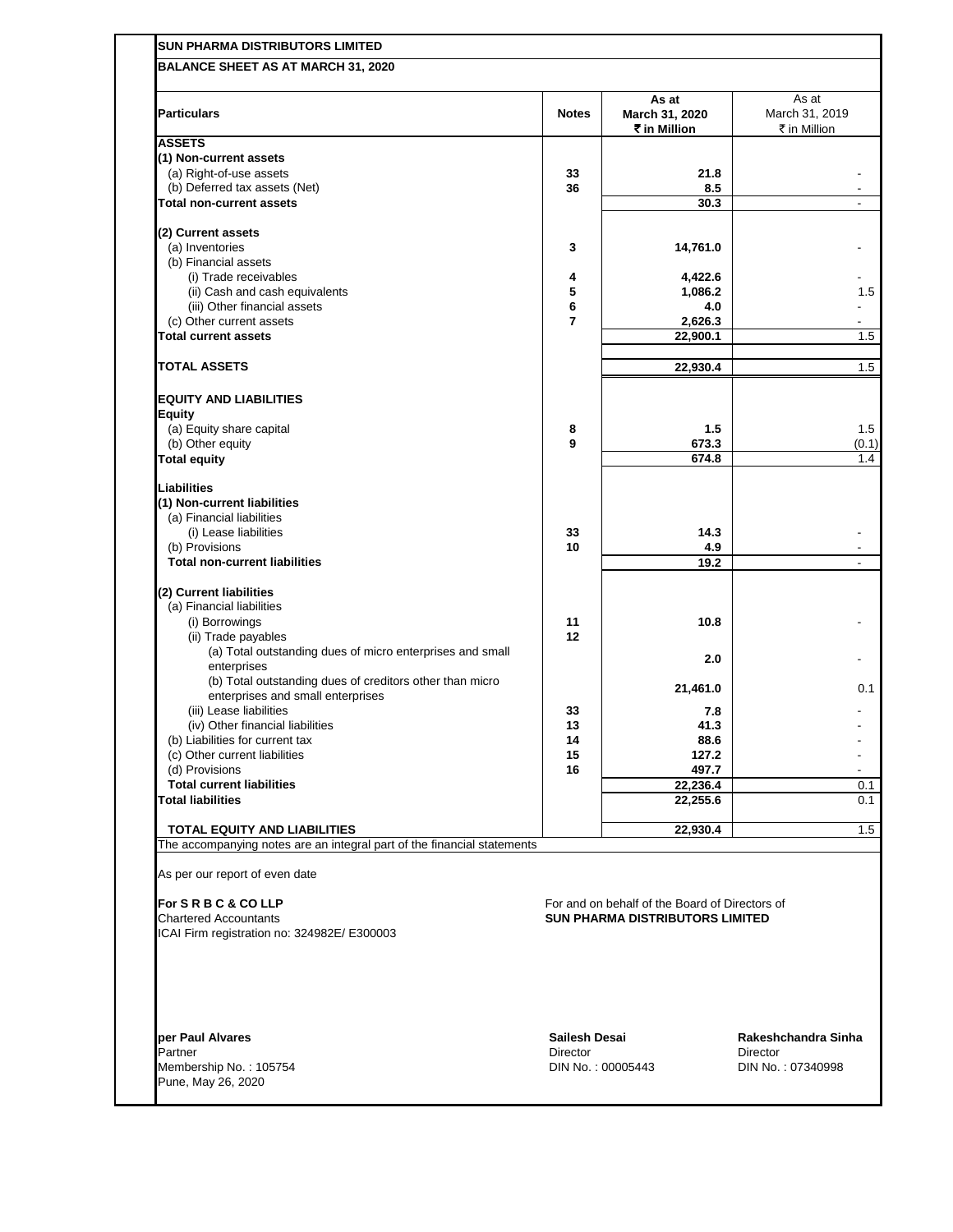| <b>Particulars</b>                                                                                                                                                                                               | <b>Notes</b>              | Year ended<br>March 31, 2020<br>₹ in Million   | Period from March 19,<br>2019 to March 31, 2019<br>₹ in Million |
|------------------------------------------------------------------------------------------------------------------------------------------------------------------------------------------------------------------|---------------------------|------------------------------------------------|-----------------------------------------------------------------|
| (I) Revenue from operations                                                                                                                                                                                      | 17                        | 81,369.9                                       |                                                                 |
| (II) Other income                                                                                                                                                                                                | 18                        | 12.5                                           | -                                                               |
| (III) Total income (I + II)                                                                                                                                                                                      |                           | 81,382.4                                       |                                                                 |
| (IV) Expenses                                                                                                                                                                                                    |                           |                                                |                                                                 |
| Purchase of stock-in-trade                                                                                                                                                                                       |                           | 93,806.4                                       |                                                                 |
| Changes in inventories of stock-in-trade                                                                                                                                                                         | 19                        | (14,761.0)                                     |                                                                 |
| Employee benefits expense                                                                                                                                                                                        | 20                        | 15.0                                           |                                                                 |
| Finance costs                                                                                                                                                                                                    | 21                        | 272.8                                          |                                                                 |
| Depreciation and amortisation expense                                                                                                                                                                            | 33                        | 6.1                                            | $\overline{\phantom{a}}$                                        |
| Other expenses                                                                                                                                                                                                   | 22                        | 1,139.5                                        | 0.1                                                             |
| Total expenses (IV)                                                                                                                                                                                              |                           | 80,478.8                                       | 0.1                                                             |
| (V) Profit / (Loss) before tax (III-IV)                                                                                                                                                                          |                           | 903.6                                          | (0.1)                                                           |
| (VI) Tax expense / (credit) :                                                                                                                                                                                    |                           |                                                |                                                                 |
| Current tax                                                                                                                                                                                                      |                           | 237.4                                          | $\overline{\phantom{0}}$                                        |
| Deferred tax                                                                                                                                                                                                     |                           | (8.2)                                          |                                                                 |
| Total tax expense (VI)                                                                                                                                                                                           | 23                        | 229.2                                          | $\overline{\phantom{a}}$                                        |
| (VII) Profit / (Loss) for the year (V - VI)                                                                                                                                                                      |                           | 674.4                                          | (0.1)                                                           |
| (i) Gain / (loss) on remeasurement of defined benefit plans<br>(ii) Income tax on above<br>Total other comprehensive income (net of taxes) (VIII)<br>(IX) Total comprehensive income for the year (net of taxes) |                           | (1.3)<br>0.3<br>(1.0)<br>673.4                 | $\blacksquare$<br>(0.1)                                         |
| (VII+VIII)                                                                                                                                                                                                       |                           |                                                |                                                                 |
| Earnings per equity share (face value per equity share - ₹10)<br>The accompanying notes are an integral part of the financial statements                                                                         | 31                        | 4,496.0                                        | (0.5)                                                           |
| As per our report of even date                                                                                                                                                                                   |                           |                                                |                                                                 |
| For SRBC & COLLP                                                                                                                                                                                                 |                           | For and on behalf of the Board of Directors of |                                                                 |
| <b>Chartered Accountants</b>                                                                                                                                                                                     |                           | <b>SUN PHARMA DISTRIBUTORS LIMITED</b>         |                                                                 |
| ICAI Firm registration no: 324982E/ E300003                                                                                                                                                                      |                           |                                                |                                                                 |
|                                                                                                                                                                                                                  |                           |                                                |                                                                 |
| per Paul Alvares<br>Partner                                                                                                                                                                                      | Sailesh Desai<br>Director |                                                | Rakeshchandra Sinha<br>Director                                 |
| Membership No. 105754<br>Pune, May 26, 2020                                                                                                                                                                      | DIN No.: 00005443         |                                                | DIN No.: 07340998                                               |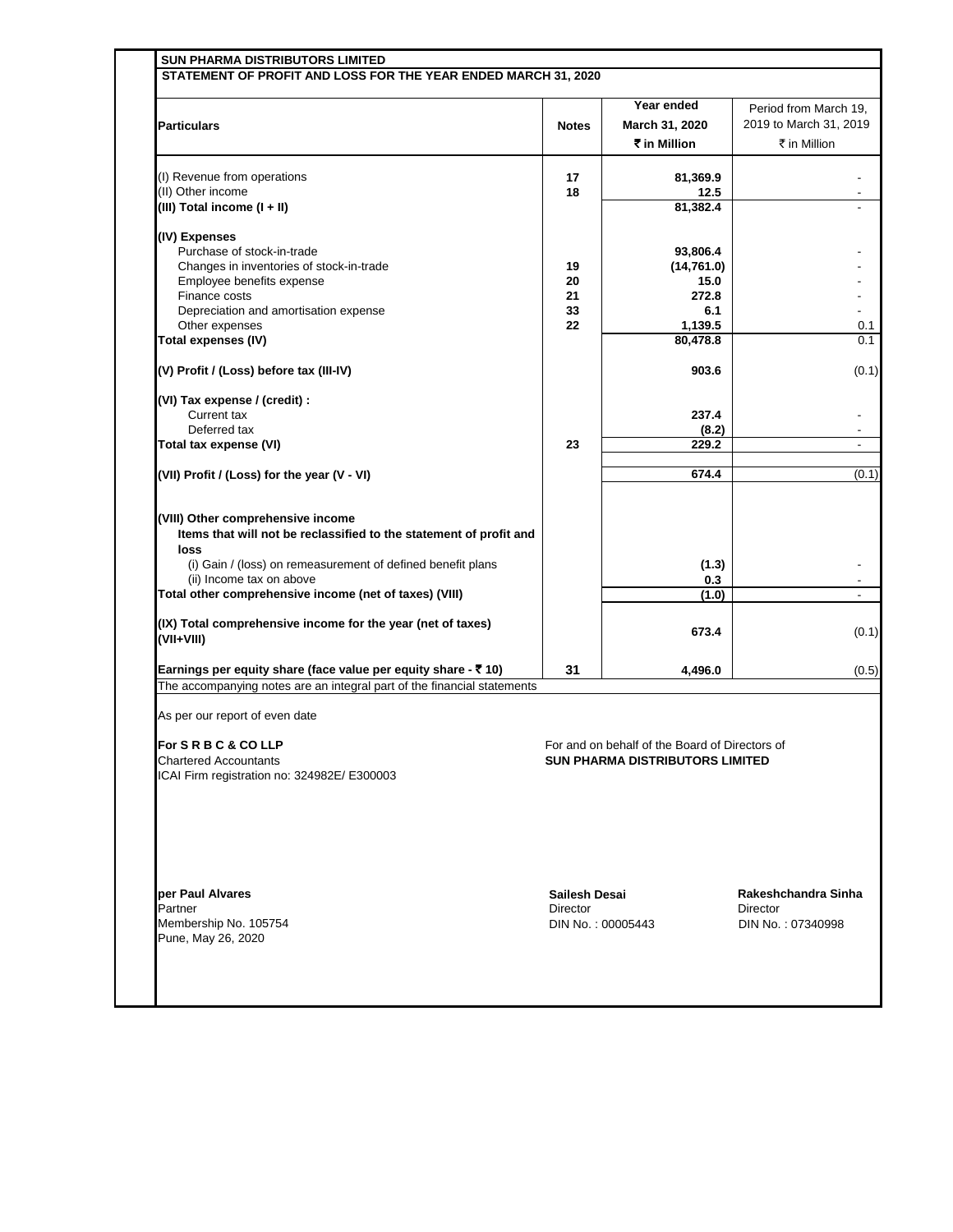| <b>SUN PHARMA DISTRIBUTORS LIMITED</b>                                                                                                                                                           |                                |                                                | ₹ in Million        |
|--------------------------------------------------------------------------------------------------------------------------------------------------------------------------------------------------|--------------------------------|------------------------------------------------|---------------------|
| STATEMENT OF CHANGES IN EQUITY FOR THE YEAR ENDED MARCH 31, 2020<br><b>Particulars</b>                                                                                                           | <b>Equity share</b><br>capital | <b>Retained earnings</b>                       | <b>Total Equity</b> |
| Balance as at March 31, 2018                                                                                                                                                                     |                                |                                                |                     |
| Shares issued during the year<br>Profit / (Loss) for the year                                                                                                                                    | 1.5                            | $\blacksquare$<br>(0.1)                        | 1.5<br>(0.1)        |
| Total comprehensive income / (expense) for the<br>vear                                                                                                                                           |                                | (0.1)                                          | (0.1)               |
| Balance as at March 31, 2019                                                                                                                                                                     | 1.5                            | (0.1)                                          | 1.4                 |
| Profit / (Loss) for the year                                                                                                                                                                     |                                | 674.4                                          | 674.4               |
| Other comprehensive income                                                                                                                                                                       |                                | $**$ (1.0)                                     | (1.0)               |
| Total comprehensive income / (expense) for the<br>year                                                                                                                                           | $\blacksquare$                 | 673.4                                          | 673.4               |
| Balance as at March 31, 2020                                                                                                                                                                     | 1.5                            | 673.3                                          | 674.8               |
| ** Represents remeasurements gain/(loss) on defined benefit plans<br>The accompanying notes are an integral part of the financial statements<br>As per our report of even date<br>For SRBC&COLLP |                                | For and on behalf of the Board of Directors of |                     |
| <b>Chartered Accountants</b>                                                                                                                                                                     |                                |                                                |                     |
| ICAI Firm registration no: 324982E/ E300003                                                                                                                                                      |                                | <b>SUN PHARMA DISTRIBUTORS LIMITED</b>         |                     |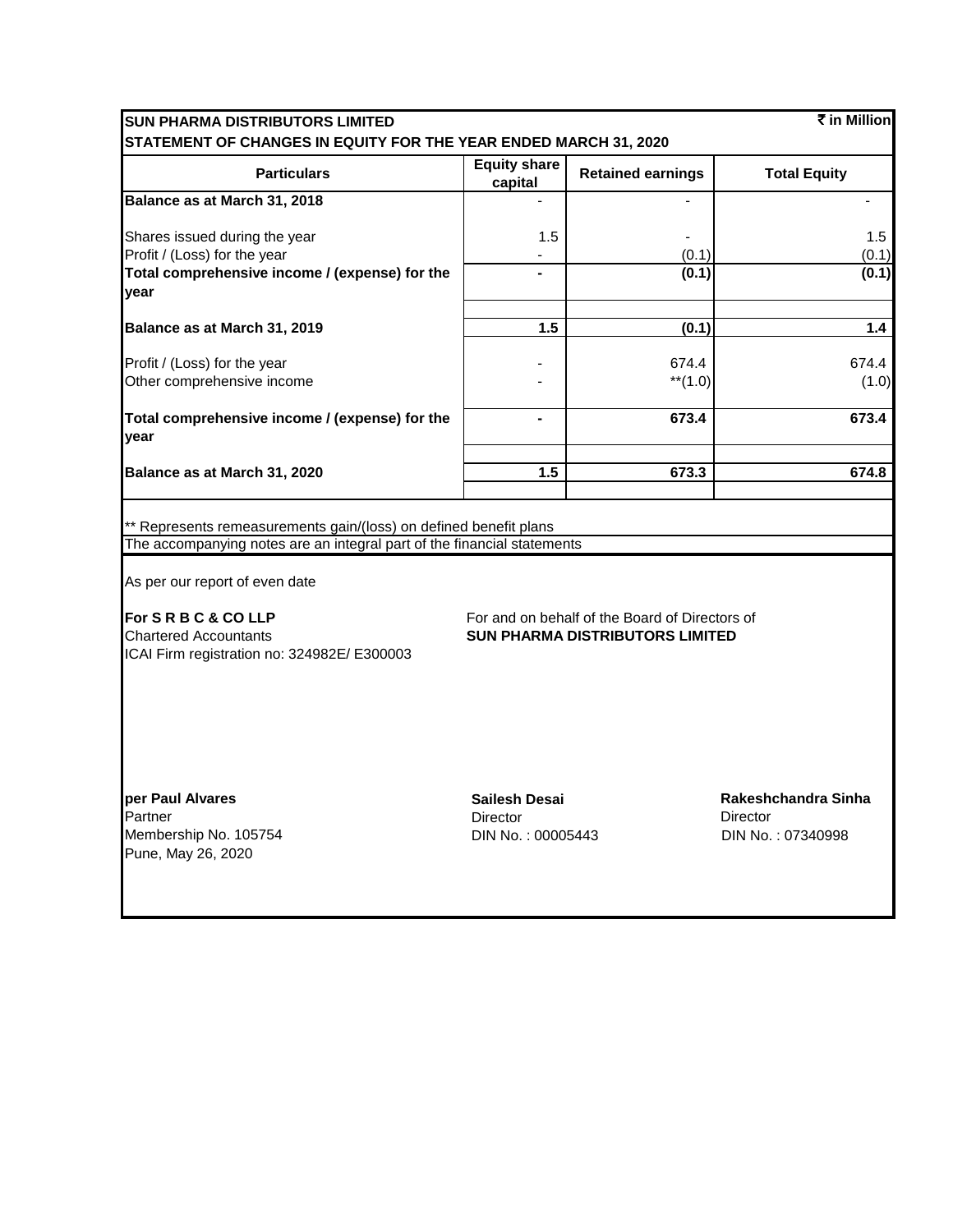| <b>SUN PHARMA DISTRIBUTORS LIMITED</b><br>CASH FLOW STATEMENT FOR THE YEAR ENDED MARCH 31, 2020 |                                                |                          |
|-------------------------------------------------------------------------------------------------|------------------------------------------------|--------------------------|
|                                                                                                 |                                                | ₹ in Million             |
| <b>Particulars</b>                                                                              | Year ended                                     | Period from March 19,    |
|                                                                                                 | March 31, 2020                                 | 2019 to March 31, 2019   |
| A. Cash flow from operating activities                                                          |                                                |                          |
| Profit / (Loss) before tax                                                                      | 903.6                                          | (0.1)                    |
| Adjustments for:                                                                                |                                                |                          |
| Depreciation and amortisation expense                                                           | 6.1                                            |                          |
| Finance costs                                                                                   | 272.8                                          |                          |
| Interest income<br>Provision / write off / (reversal) for doubtful trade receivables / advances | (12.5)<br>27.7                                 |                          |
| Operating profit / (loss) before working capital changes                                        | 1,197.7                                        | (0.1)                    |
|                                                                                                 |                                                |                          |
| Movements in working capital:                                                                   |                                                |                          |
| (Increase) / decrease in inventories                                                            | (14,761.0)                                     |                          |
| (Increase) / decrease in trade receivables                                                      | (4, 450.3)                                     |                          |
| (Increase) / decrease in other assets<br>(Decrease) / increase in trade payables                | (2,630.5)<br>21,462.9                          | 0.1                      |
| (Decrease) / increase in provisions                                                             | 501.4                                          |                          |
| (Decrease) / increase in other liabilities                                                      | 168.5                                          | $\overline{\phantom{a}}$ |
| Cash generated from operations                                                                  | 1,488.7                                        |                          |
| Income tax paid (net of refund)                                                                 | (156.0)                                        |                          |
| Net cash generated from operating activities (A)                                                | 1.332.7                                        |                          |
| B. Cash flow from investing activities                                                          |                                                |                          |
| Interest received                                                                               | 12.5                                           |                          |
|                                                                                                 |                                                |                          |
| Net cash from investing activities (B)                                                          | 12.5                                           | $\overline{\phantom{a}}$ |
| C. Cash flow from financing activities                                                          |                                                |                          |
| Proceeds from Issue of equity shares<br>Proceeds from borrowings (holding company)              | 640.1                                          | 1.5                      |
| Proceeds from borrowings (others)                                                               | 0.4                                            |                          |
|                                                                                                 |                                                |                          |
| Repayment of borrowings (holding company)                                                       | (629.7)                                        |                          |
| Payment of lease liability<br>Finance costs                                                     | (7.3)                                          |                          |
| Net cash used in financing activities (C)                                                       | (264.0)<br>(260.5)                             | 1.5                      |
| Net increase in cash and cash equivalents (A+B+C)                                               | 1,084.7                                        | 1.5                      |
| Cash and cash equivalents at the beginning of the year                                          | 1.5                                            |                          |
| Cash and cash equivalents at the end of the year                                                | 1,086.2                                        | 1.5                      |
|                                                                                                 |                                                | ₹ in Million             |
| Notes:                                                                                          | As at                                          | As at                    |
|                                                                                                 | March 31, 2020                                 | March 31, 2019           |
| A Cash and cash equivalents comprises of                                                        |                                                |                          |
| Balances with banks in current account                                                          | 1,086.2                                        | 1.5                      |
| Cash on hand (₹ 6,798/-)                                                                        | 0.0                                            |                          |
| Cash and cash equivalents (Refer Note 5)                                                        | 1,086.2                                        | 1.5                      |
| Cash and cash equivalents in cash flow statement                                                | 1,086.2                                        | 1.5                      |
|                                                                                                 |                                                |                          |
| The accompanying notes are an integral part of the financial statements                         |                                                |                          |
|                                                                                                 |                                                |                          |
| As per our report of even date                                                                  |                                                |                          |
| For SRBC&COLLP                                                                                  | For and on behalf of the Board of Directors of |                          |
| <b>Chartered Accountants</b>                                                                    | <b>SUN PHARMA DISTRIBUTORS LIMITED</b>         |                          |
| ICAI Firm registration no: 324982E/ E300003                                                     |                                                |                          |
|                                                                                                 |                                                |                          |
| per Paul Alvares                                                                                | Sailesh Desai                                  | Rakeshchandra Sinha      |
| Partner                                                                                         | <b>Director</b>                                | Director                 |
| Membership No. 105754                                                                           | DIN No.: 00005443                              | DIN No.: 07340998        |
| Pune, May 26, 2020                                                                              |                                                |                          |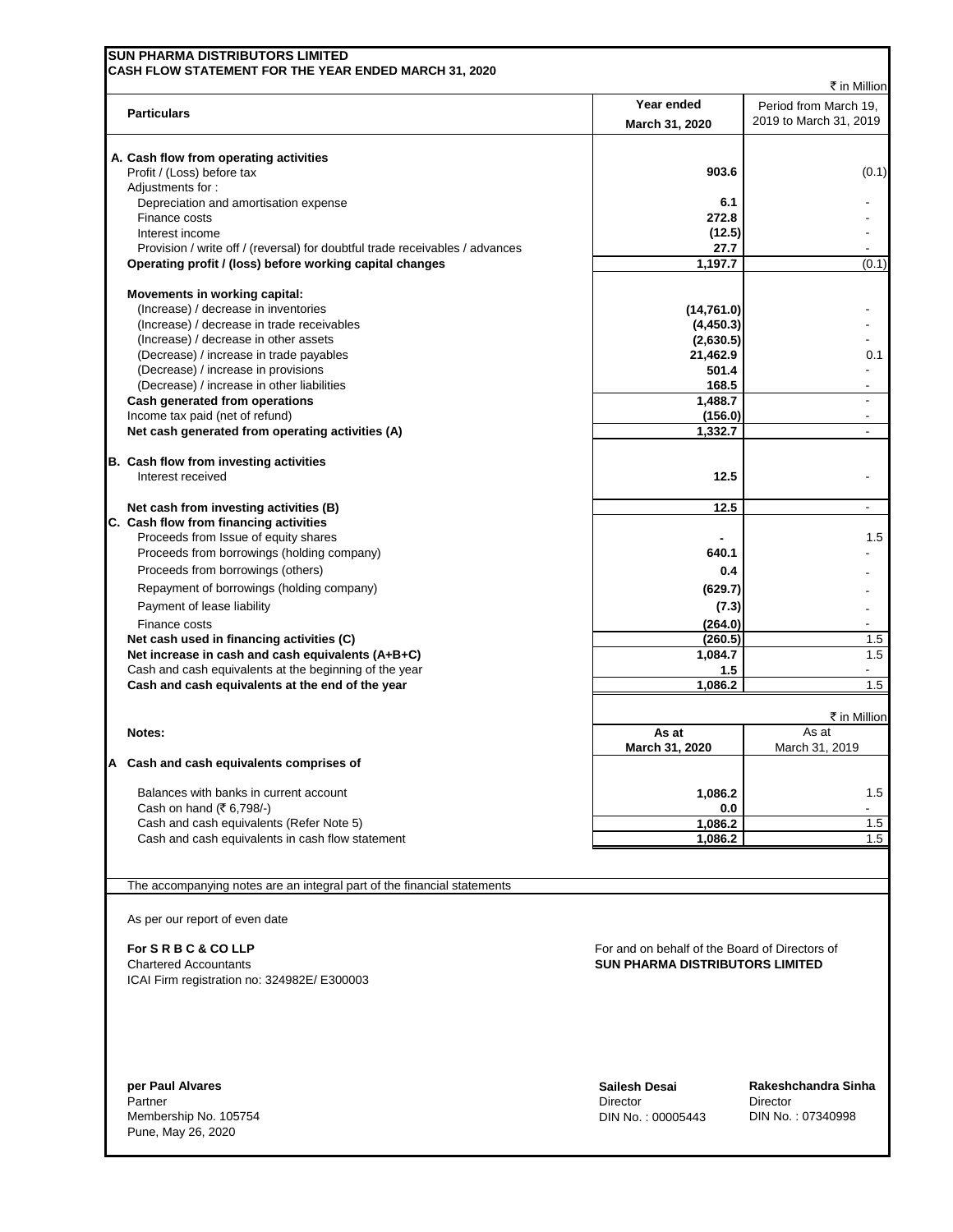### **1. General information**

Sun Pharma Distributors Limited ("the Company") is a company limited by shares incorporated and domiciled in India having it's registered office at Sun House, Plot No. 201 B/1, Western Express Highway, Goregaon (E) Mumbai 400063. The Company is incorporated under Companies Act, 2013 with object of to buy, sell, and to act as dealers, agents, distributors in Pharmaceutical products.

The financial statement were authorised for issue in accordance with a resolution of the directors on May 26, 2020

### **2. Significant accounting policies**

2.1 Statement of compliance

The Company has prepared financial statements for the year ended March 31, 2020 in accordance with Indian Accounting Standards (Ind AS) notified under the Companies (Indian Accounting Standards) Rules, 2015 (as amended) together with the comparative period data as at and for the year ended March 31, 2019.

2.2 Basis of preparation and presentation

The financial statements have been prepared on the historical cost basis, except for:

- (i) certain financial instruments that are measured at fair values at the end of each reporting period;
- (ii) defined benefit plans plan assets that are measured at fair values at the end of each reporting period, as explained in the accounting policies below.

Historical cost is generally based on the fair value of the consideration given in exchange for goods and services.

The financial statements are presented in  $\bar{\tau}$  and all values are rounded to the nearest Million ( $\bar{\tau}$ 000,000) upto one decimal, except when otherwise indicated

Fair value is the price that would be received to sell an asset or paid to transfer a liability in an orderly transaction between market participants at the measurement date, regardless of whether that price is directly observable or estimated using another valuation technique. In estimating the fair value of an asset or a liability, the Company takes into account the characteristics of the asset or liability if market participants would take those characteristics into account when pricing the asset or liability at the measurement date. Fair value for measurement and/or disclosure purposes in these financial statements is determined on such a basis, except for share-based payment transactions that are within the scope of Ind AS 102, leasing transactions that are within the scope of Ind AS 116, and measurements that have some similarities to fair value but are not fair value, such as net realisable value in Ind AS 2 or value in use in Ind AS 36.

In addition, for financial reporting purposes, fair value measurements are categorised into Level 1, 2, or 3 based on the degree to which the inputs to the fair value measurements are observable and the significance of the inputs to the fair value measurement in its entirety, which are described as follows:

- Level 1 inputs are quoted prices (unadjusted) in active markets for identical assets or liabilities that the entity can access at the measurement date;
- Level 2 inputs are inputs, other than quoted prices included within Level 1, that are observable for the asset or liability, either directly or indirectly; and
- Level 3 inputs are unobservable inputs for the asset or liability.

The Company has consistently applied the following accounting policies to all periods presented in these financial statements.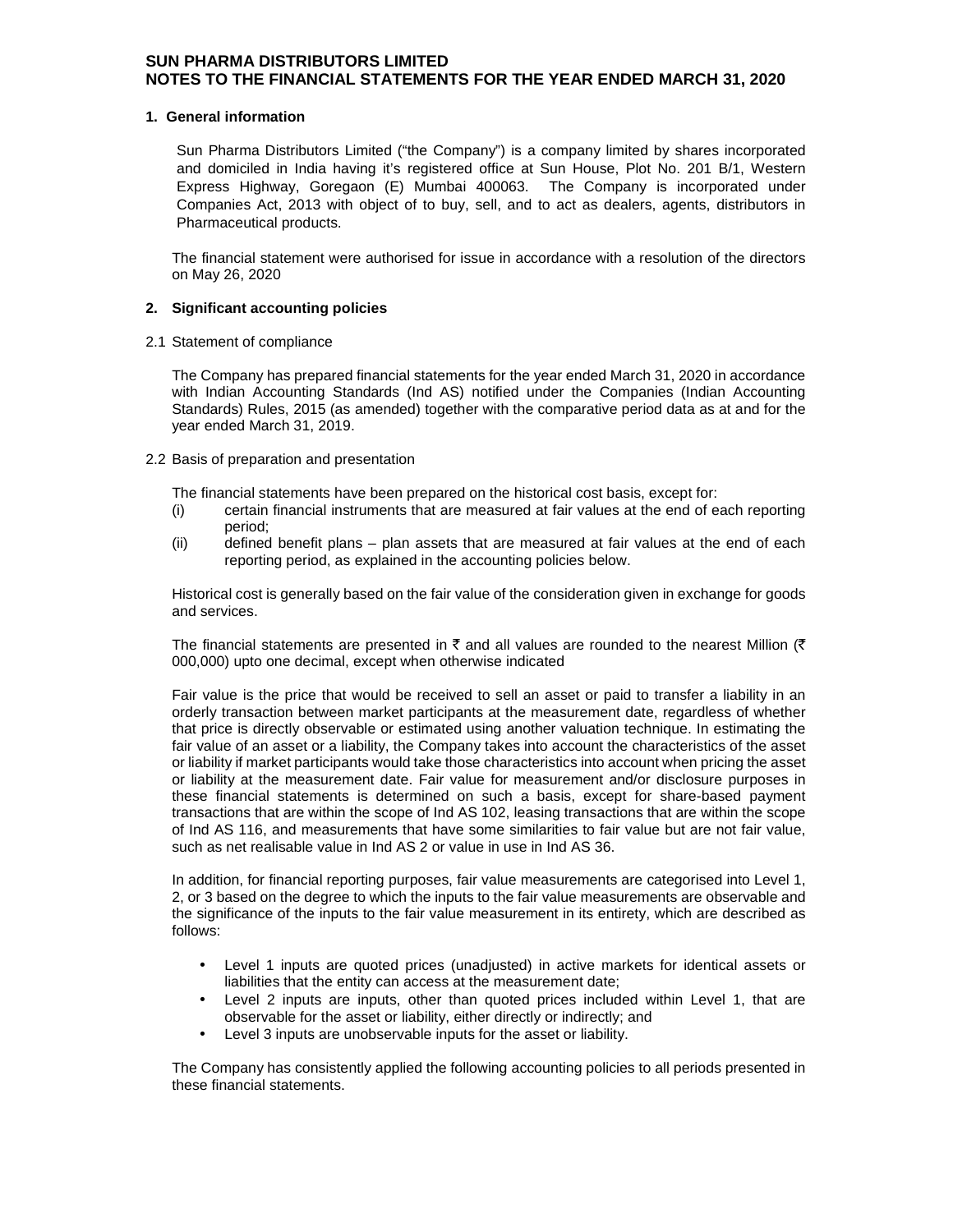### **a. Current vs Non-current**

The Company presents assets and liabilities in the balance sheet based on current / non-current classification. An asset is treated as current when it is:

- Expected to be realised or intended to be sold or consumed in normal operating cycle
- Held primarily for the purpose of trading
- Expected to be realised within twelve months after the reporting period, or
- Cash or cash equivalent unless restricted from being exchanged or used to settle a liability for at least twelve months after the reporting period

All other assets are classified as non-current.

A liability is current when:

- It is expected to be settled in normal operating cycle
- It is held primarily for the purpose of trading
- It is due to be settled within twelve months after the reporting period, or
- There is no unconditional right to defer the settlement of the liability for at least twelve months after the reporting period

The Company classifies all other liabilities as non-current.

Deferred tax assets and liabilities are classified as non-current assets and liabilities.

The operating cycle is the time between the acquisition of assets for processing and their realisation in cash and cash equivalents. The Company has identified twelve months as its operating cycle.

#### **b. Segment Reporting**

Operating segments are reported in a manner consistent with the internal reporting provided to the chief operating decision maker. The chief operating decision maker of the Company is responsible for allocating resources and assessing performance of the operating segments.

#### **c. Financial instruments**

A financial instrument is any contract that gives rise to a financial asset of one entity and a financial liability or equity instrument of another entity.

#### **Financial assets**

Initial recognition and measurement

All financial assets are recognised initially at fair value plus, in the case of financial assets not recorded at fair value through profit or loss, transaction costs that are attributable to the acquisition of the financial asset. Purchases or sales of financial assets that require delivery of assets within a time frame established by regulation or convention in the market place (regular way trades) are recognised on the date the Company commits to purchase or sale the financial assets.

#### Subsequent measurement

For purposes of subsequent measurement, financial assets are classified as debt instruments at amortised cost

#### Debt instruments at amortised cost

A 'debt instrument' is measured at the amortised cost if both the following conditions are met:

a) The asset is held within a business model whose objective is to hold assets for collecting contractual cash flows, and

b) Contractual terms of the asset give rise on specified dates to cash flows that are solely payments of principal and interest (SPPI) on the principal amount outstanding.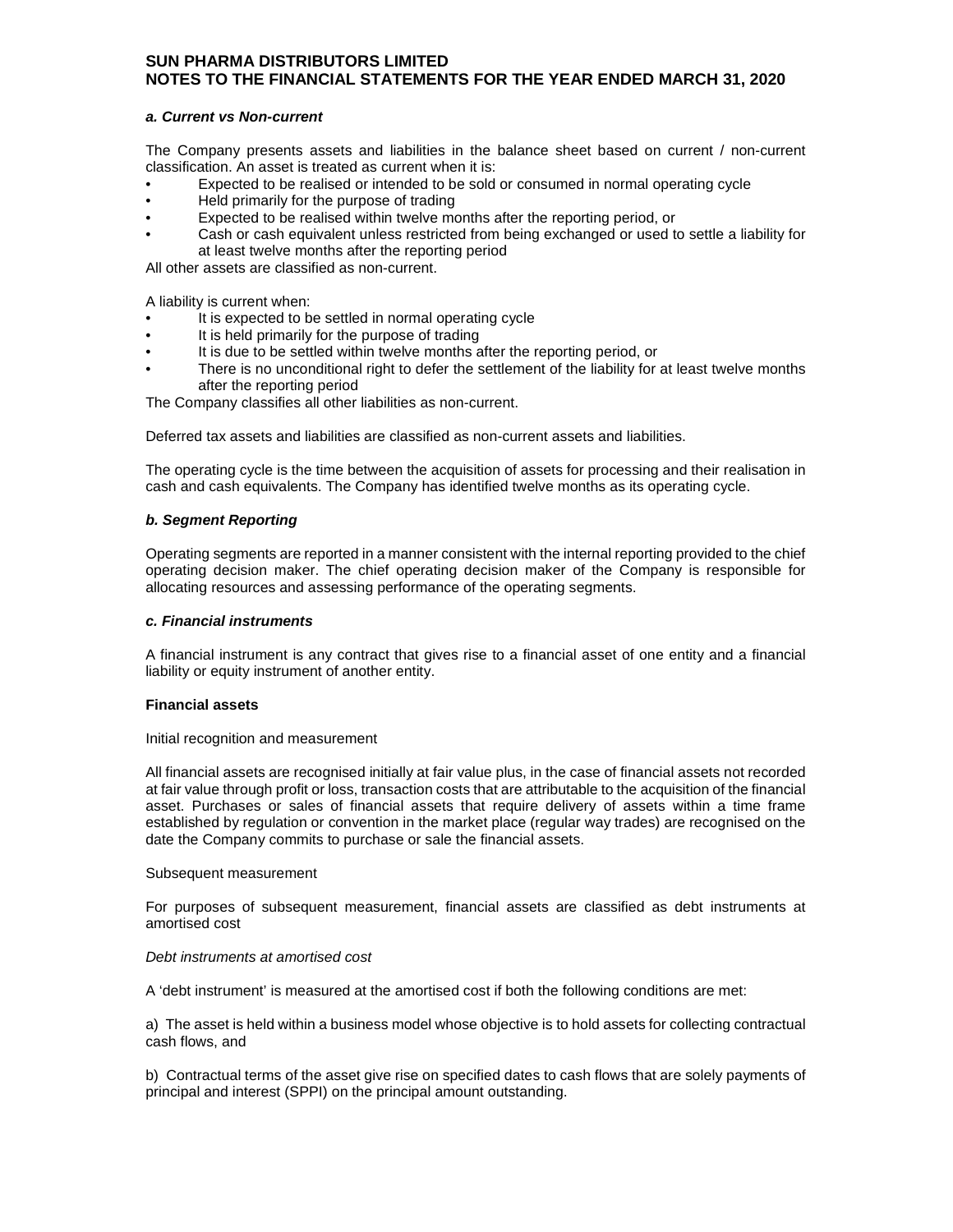After initial measurement, such financial assets are subsequently measured at amortised cost using the effective interest rate (EIR) method. Amortised cost is calculated by taking into account any discount or premium on acquisition and fees or costs that are an integral part of the EIR. The EIR amortisation is included in Other Income in the profit or loss. The losses arising from impairment are recognised in the profit or loss.

#### **Derecognition**

A financial asset (or, where applicable, a part of a financial asset or part of a group of similar financial assets) is primarily derecognised (i.e. removed from the Company's balance sheet) when:

- The contractual rights to receive cash flows from the asset have expired, or
- The Company has transferred its rights to receive contractual cash flows from the asset or has assumed an obligation to pay the received cash flows in full without material delay to a third party under a 'pass-through' arrangement; and either (a) the Company has transferred substantially all the risks and rewards of the asset, or (b) the Company has neither transferred nor retained substantially all the risks and rewards of the asset, but has transferred control of the asset.

When the Company has transferred its rights to receive cash flows from an asset or has entered into a pass-through arrangement, it evaluates if and to what extent it has retained the risks and rewards of ownership. When it has neither transferred nor retained substantially all of the risks and rewards of the asset, nor transferred control of the asset, the Company continues to recognise the transferred asset to the extent of the Company's continuing involvement. In that case, the Company also recognises an associated liability. The transferred asset and the associated liability are measured on a basis that reflects the rights and obligations that the Company has retained.

On derecognition of a financial asset in its entirety, the difference between the asset's carrying amount and the sum of the consideration received and receivable and the cumulative gain or loss that had been recognised in OCI and accumulated in equity is recognised in profit or loss if such gain or loss would have otherwise been recognised in profit or loss on disposal of that financial asset.

### Impairment of financial assets

In accordance with Ind AS 109, the Company applies expected credit loss (ECL) model for measurement and recognition of impairment loss on the Trade receivables or any contractual right to receive cash or another financial asset that result from transactions that are within the scope of Ind AS 115.

The Company follows 'simplified approach' for recognition of impairment loss allowance on trade receivables or any contractual right to receive cash or another financial asset.

The application of simplified approach does not require the Company to track changes in credit risk. Rather, it recognises impairment loss allowance based on lifetime ECLs at each reporting date, right from its initial recognition. As a practical expedient, the Company uses a provision matrix to determine impairment loss allowance on portfolio of its trade receivables. The provision matrix is based on its historically observed default rates over the expected life of the trade receivables and is adjusted for forward-looking estimates. At every reporting date, the historical observed default rates are updated and changes in the forward-looking estimates are analysed.

### **Financial liabilities and equity instruments**

#### Initial recognition and measurement

All financial liabilities are recognised initially at fair value and, in the case of loans and borrowings and payables, net of directly attributable transaction costs.

The Company's financial liabilities include trade and other payables, loans and borrowings including bank overdrafts, financial guarantee contracts and derivative financial instruments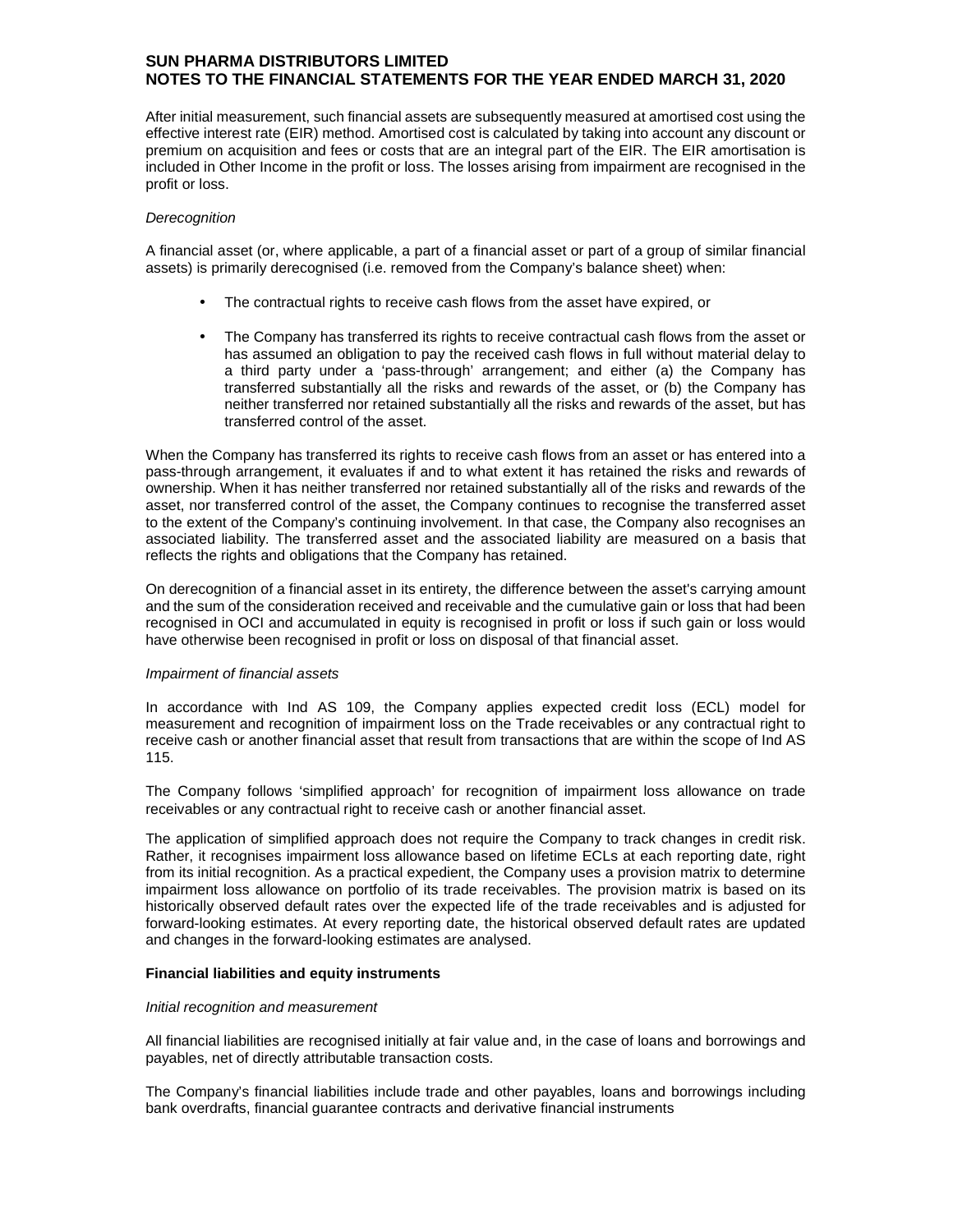### Financial liabilities subsequently measured at amortised cost

Financial liabilities that are not held-for-trading and are not designated as at FVTPL are measured at amortised cost in subsequent accounting periods. The carrying amounts of financial liabilities that are subsequently measured at amortised cost are determined based on the effective interest rate (EIR) method. Interest expense that is not capitalised as part of costs of an asset is included in the 'Finance costs' line item in the profit or loss.

After initial recognition, such financial liabilities are subsequently measured at amortised cost using the EIR method. Amortised cost is calculated by taking into account any discount or premium on acquisition and fees or costs that are an integral part of the EIR. The EIR amortisation is included as finance costs in the profit or loss.

#### **Derecognition**

A financial liability is derecognised when the obligation under the liability is discharged or cancelled or expires. When an existing financial liability is replaced by another from the same lender on substantially different terms, or the terms of an existing liability are substantially modified, such an exchange or modification is treated as the derecognition of the original liability and the recognition of a new liability. The difference between the carrying amount of the financial liability derecognised and the consideration paid and payable is recognised in profit or loss.

#### Dividend distribution to equity holders of the Company

The Company recognises a liability to make dividend distributions to equity holders of the Company when the distribution is authorised and the distribution is no longer at the discretion of the Company. As per the corporate laws in India, a distribution is authorised when it is approved by the shareholders. A corresponding amount is recognised directly in equity.

#### **d. Leases**

The Company assesses at contract inception whether a contract is, or contains, a lease. That is, if the contract conveys the right to control the use of an identified asset for a period of time in exchange for consideration. To assess whether a contract conveys the right to control the use of an identified asset, the Company assesses whether: (i) the contract involves the use of an identified asset (ii) the Company has substantially all of the economic benefits from use of the asset through the period of the lease and (iii) the Company has the right to direct the use of the asset.

### Company as a lessee

The Company applies a single recognition and measurement approach for all leases, except for shortterm leases and leases of low-value assets. The Company recognises lease liabilities to make lease payments and right-of-use assets representing the right to use the underlying assets.

#### i) Right-of-use assets

The Company recognises right-of-use assets at the commencement date of the lease (i.e., the date the underlying asset is available for use). Right-of-use assets are measured at cost, less any accumulated depreciation and impairment losses, and adjusted for any remeasurement of lease liabilities. The cost of right-of-use assets includes the amount of lease liabilities recognised, initial direct costs incurred, and lease payments made at or before the commencement date less any lease incentives received. Right-of-use assets are depreciated on a straight-line basis over the shorter of the lease term and the estimated useful lives of the assets, as follows:

• Building 2-25 years

The right-of-use assets are also subject to impairment. Refer to the accounting policies in section (d) Impairment of non-financial assets.

#### ii) Lease Liabilities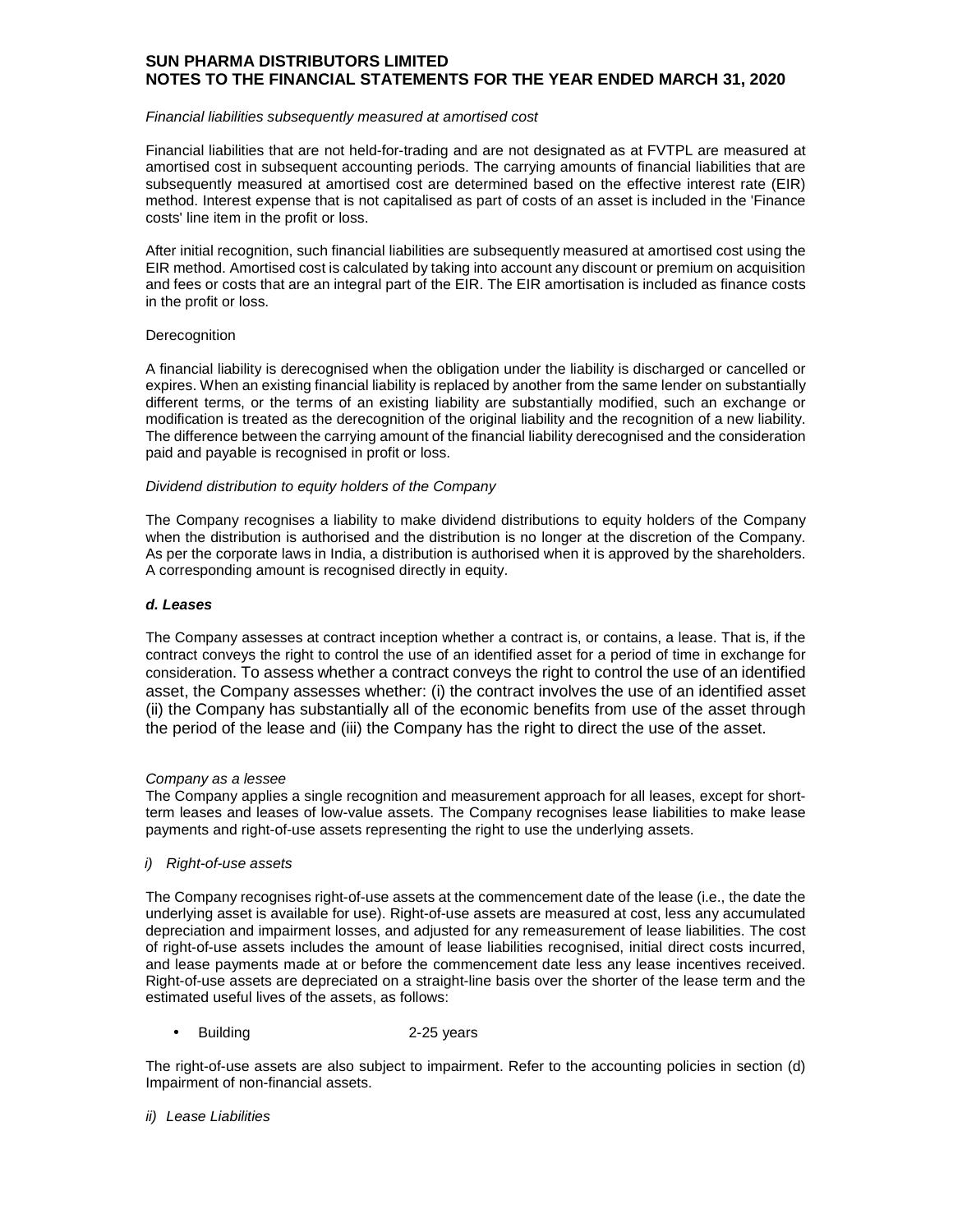At the commencement date of the lease, the Company recognises lease liabilities measured at the present value of lease payments to be made over the lease term. The lease payments include fixed payments (including insubstance fixed payments) less any lease incentives receivable, variable lease payments that depend on an index or a rate, and amounts expected to be paid under residual value guarantees. The lease payments also include the exercise price of a purchase option reasonably certain to be exercised by the Company and payments of penalties for terminating the lease, if the lease term reflects the Company exercising the option to terminate.

In calculating the present value of lease payments, the Company uses its incremental borrowing rate at the lease commencement date because the interest rate implicit in the lease is not readily determinable. After the commencement date, the amount of lease liabilities is increased to reflect the accretion of interest and reduced for the lease payments made. In addition, the carrying amount of lease liabilities is remeasured if there is a modification, a change in the lease term, a change in the lease payments (e.g., changes to future payments resulting from a change in an index or rate used to determine such lease payments) or a change in the assessment of an option to purchase the underlying asset.

### *iii)* S*hort-term leases and leases of low-value assets*

The Company applies the short-term lease recognition exemption to its short-term leases (i.e., those leases that have a lease term of 12 months or less from the commencement date and do not contain a purchase option). It also applies the lease of low-value assets recognition exemption to leases that are considered to be low value. Lease payments on short-term leases and leases of low-value assets are recognised as expense on a straight-line basis over the lease term.

#### **e. Inventories**

Inventories consisting of stock-in-trade, are measured at the lower of cost and net realisable value. The cost of inventories is based on the weighted average method.

Costs of stock-in-trade includes, cost of purchases and other costs incurred in bringing the inventories to its present location and condition.

Net realisable value is the estimated selling price in the ordinary course of business, less the estimated costs of completion and costs necessary to make the sale.

The factors that the Company considers in determining the allowance for obsolete and other nonsaleable inventory include estimated shelf life, planned product discontinuances, price changes, ageing of inventory and introduction of competitive new products, to the extent each of these factors impact the Company's business and markets. The Company considers all these factors and adjusts the inventory provision to reflect its actual experience on a periodic basis

### **f. Cash and cash equivalents**

Cash and cash equivalent in the balance sheet comprise cash at banks and on hand.

For the purpose of the statement of cash flows, cash and cash equivalents consist of cash as defined above, as they are considered an integral part of the Company's cash management.

#### **g. Provisions, contingent liabilities and contingent assets**

Provisions are recognised when the Company has a present obligation (legal or constructive) as a result of past event, it is probable that an outflow of resources embodying economic benefits will be required to settle the obligation and a reliable estimate can be made of the amount of obligation. When the Company expects some or all of a provision to be reimbursed, for example, under an insurance contract, the reimbursement is recognised as a separate asset, but only when the reimbursement is certain. The expense relating to a provision is presented in the statement of profit and loss net of any reimbursement.

If the effect of the time value of money is material, provisions are determined by discounting the expected future cash flows at a pre-tax rate that reflects current market assessments of the time value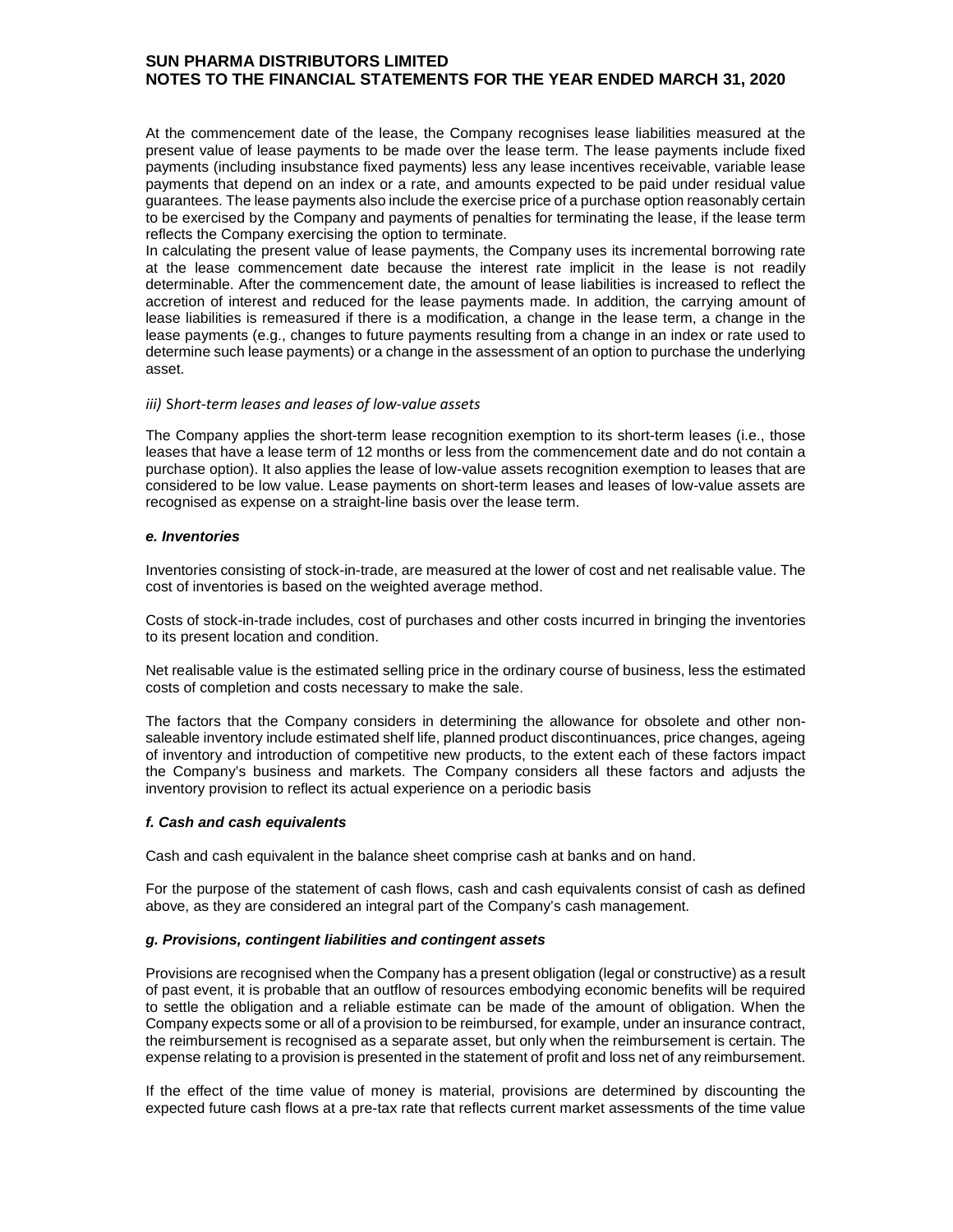of money and the risks specific to the liability. Where discounting is used, the increase in the provision due to the passage of time is recognised as a finance cost.

#### Onerous contracts

Present obligations arising under onerous contracts are recognised and measured as provisions. An onerous contract is considered to exist where the Company has a contract under which the unavoidable costs of meeting the obligations under the contract exceed the economic benefit expected to be received from the contract.

#### Contingent liabilities and contingent assets

Contingent liability is disclosed for,

(i) Possible obligations which will be confirmed only by future events not wholly within the control of the Company, or

(ii) Present obligations arising from past events where it is not probable that an outflow of resources will be required to settle the obligation or a reliable estimate of the amount of the obligation cannot be made.

Contingent assets are not recognised in the financial statements. A contingent asset is disclosed where an inflow of economic benefits is probable. Contingent assets are assessed continually and, if it is virtually certain that an inflow of economic benefits will arise, the asset and related income are recognised in the period in which the change occurs.

### **h. Revenue**

#### Sale of goods

Revenue from contracts with customers is recognised when control of the goods or services are transferred to the customer at an amount that reflects the consideration to which the Company expects to be entitled in exchange for those goods or services. For each contract with customer, the Company: identifies the contract with the customer; identifies the performance obligation in the contract; determines the transaction price and recognises revenue when or as each performance obligation is satisfied in a manner that depicts the transfer to the customer of the goods or services promised. Revenue is stated net of goods and service tax and net of returns, rebates and other similar allowances.

#### Sales returns

 The Company accounts for sales returns accrual by recording an allowance for sales returns concurrent with the recognition of revenue at the time of a product sale. This allowance is based on the Company's estimate of expected sales returns.

### Contract balances

#### Contract assets

A contract asset is the right to consideration in exchange for goods or services transferred to the customer. If the Company performs by transferring goods or services to a customer before the customer pays consideration or before payment is due, a contract asset is recognised for the earned consideration that is conditional.

### Trade receivables

A receivable represents the Company's right to an amount of consideration that is unconditional (i.e., only the passage of time is required before payment of the consideration is due).

#### Contract liabilities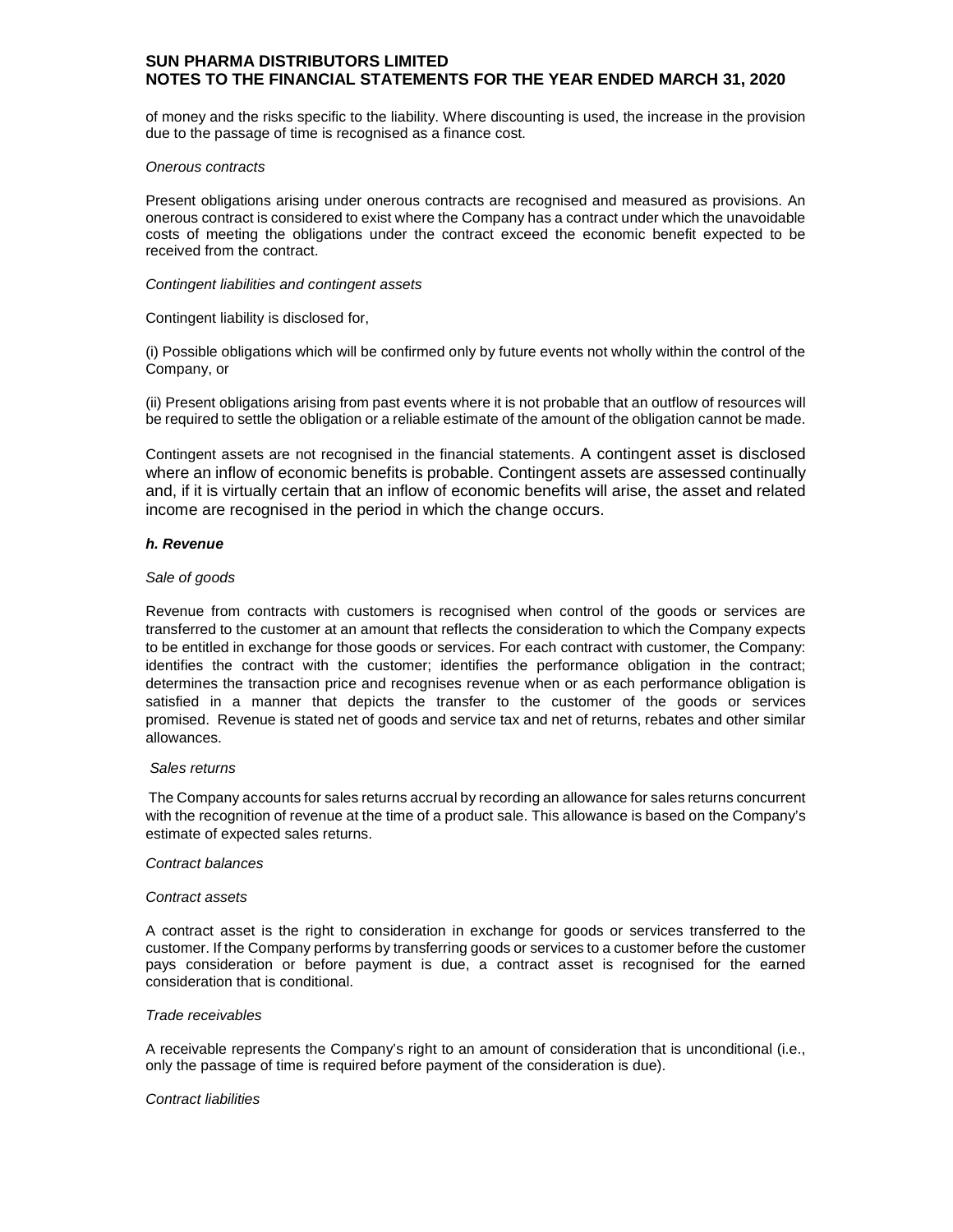A contract liability is the obligation to transfer goods or services to a customer for which the Company has received consideration (or an amount of consideration is due) from the customer. If a customer pays consideration before the Company transfers goods or services to the customer, a contract liability is recognised when the payment is made or the payment is due (whichever is earlier). Contract liabilities are recognised as revenue when the Company performs the contract obligation.

#### **i. Interest income**

Interest income from a financial asset is recognised when it is probable that the economic benefits will flow to the Company and the amount of income can be measured reliably. Interest income is accrued on a time basis, by reference to the principal outstanding and at the effective interest rate applicable, which is the rate that exactly discounts estimated future cash receipts through the expected life of the financial asset to that asset's net carrying amount on initial recognition.

### **j. Employee benefits**

### Defined benefit plans

The Company operates a defined benefit gratuity plan which requires contribution to be made to a separately administered fund.

The liability in respect of defined benefit plans is calculated using the projected unit credit method with actuarial valuations being carried out at the end of each annual reporting period. The present value of the defined benefit obligation is determined by discounting the estimated future cash outflows by reference to market yields at the end of the reporting period on government bonds. The currency and term of the government bonds shall be consistent with the currency and estimated term of the postemployment benefit obligations. The current service cost of the defined benefit plan, recognised in the profit or loss as employee benefits expense, reflects the increase in the defined benefit obligation resulting from employee service in the current year, benefit changes, curtailments and settlements. Past service costs are recognised in profit or loss in the period of a plan amendment. The net interest cost is calculated by applying the discount rate to the net balance of the defined benefit obligation and the fair value of plan assets. This cost is included in employee benefit expense in profit or loss. Actuarial gains and losses arising from experience adjustments and changes in actuarial assumptions are charged or credited to OCI in the period in which they arise and is reflected immediately in retained earnings and is not reclassified to profit or loss.

### Termination benefits

Termination benefits are recognised as an expense in the statement of profit and loss when the Company is demonstrably committed, without realistic possibility of withdrawal, to a formal detailed plan to either terminate employment before the normal retirement date, or to provide termination benefits as a result of an offer made to encourage voluntary redundancy. Termination benefits for voluntary redundancies are recognised as an expense in the statement of profit and loss if the Company has made an offer encouraging voluntary redundancy, it is probable that the offer will be accepted, and the number of acceptances can be estimated reliably.

Short-term and other long-term employee benefits

Accumulated leave, which is expected to be utilised within the next twelve months, is treated as shortterm employee benefit. The Company measures the expected cost of such absences as the additional amount that it expects to pay as a result of the unused entitlement that has accumulated at the reporting date.

The Company treats accumulated leave expected to be carried forward beyond twelve months, as longterm employee benefit for measurement purposes. Such long-term compensated absences are provided for based on the actuarial valuation using the projected unit credit method at the year-end. Actuarial gains/losses are immediately taken to the statement of profit and loss and are not deferred.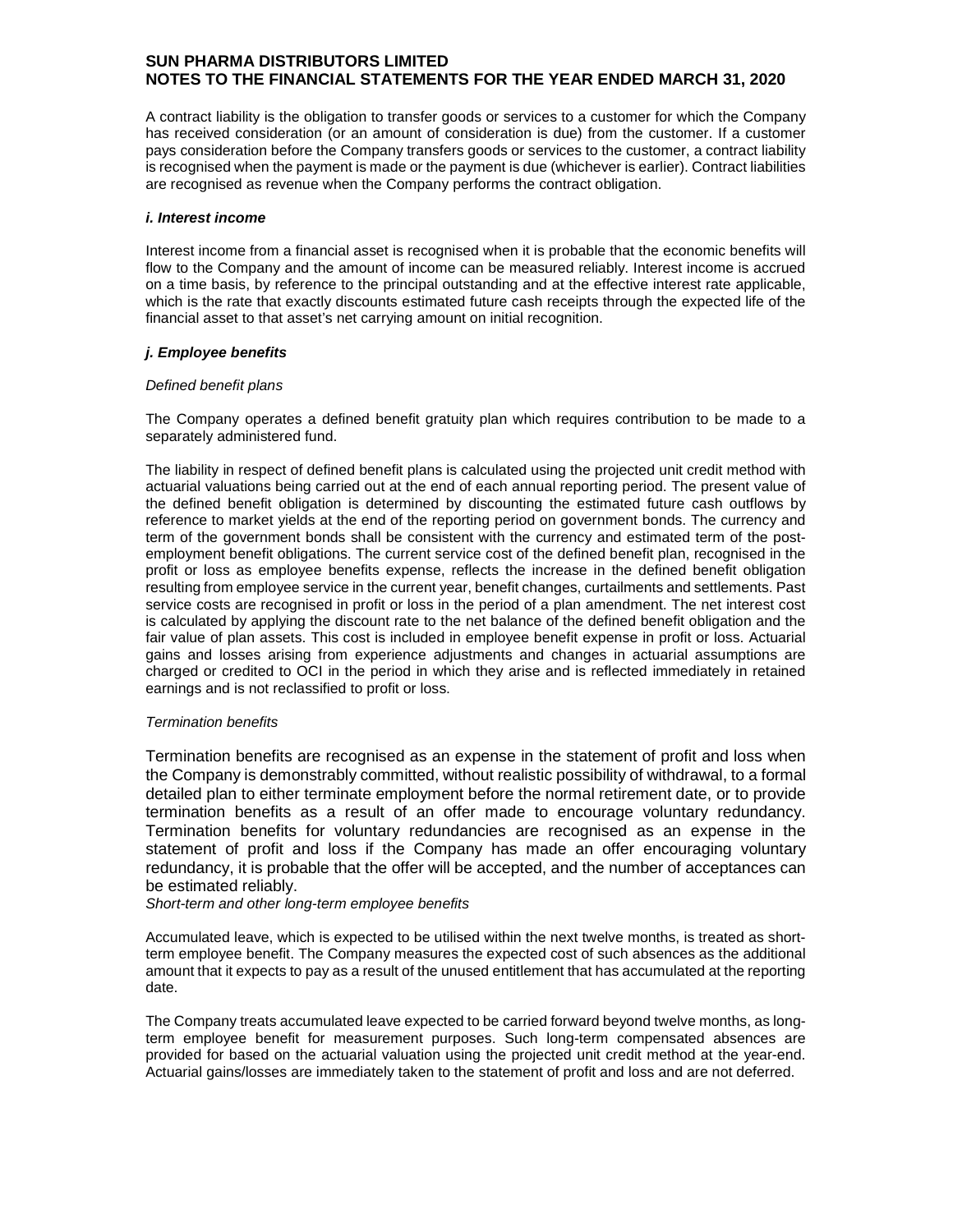The Company's net obligation in respect of other long-term employee benefits is the amount of future benefit that employees have earned in return for their service in the current and previous periods. That benefit is discounted to determine its present value.

### Defined contribution plans

The Company's contributions to defined contribution plans are recognised as an expense as and when the services are received from the employees entitling them to the contributions. The Company does not have any obligation other than the contribution made.

### **k. Borrowing costs**

Borrowing costs that are directly attributable to the construction or production of a qualifying asset are capitalised as part of the cost of that asset. All other borrowing costs are expensed in the period in which they occur. Borrowing costs consist of interest and other costs that an entity incurs in connection with the borrowing of funds. Borrowing cost also includes exchange differences to the extent regarded as an adjustment to the borrowing costs. A qualifying asset is one that necessarily takes substantial period of time to get ready for its intended use.

#### **l. Income tax**

Income tax expense consists of current and deferred tax. Income tax expense is recognised in profit or loss except to the extent that it relates to items recognised in OCI or directly in equity, in which case it is recognised in OCI or directly in equity respectively. Current tax is the expected tax payable on the taxable profit for the year, using tax rates enacted or substantively enacted by the end of the reporting period, and any adjustment to tax payable in respect of previous years. Current tax assets and tax liabilities are offset where the Company has a legally enforceable right to offset and intends either to settle on a net basis, or to realise the asset and settle the liability simultaneously.

Deferred tax is recognised on temporary differences between the carrying amounts of assets and liabilities in the financial statements and the corresponding tax bases used in the computation of taxable profit.

Deferred tax is measured at the tax rates that are expected to be applied to the temporary differences when they reverse, based on the laws that have been enacted or substantively enacted by the end of the reporting period. Deferred tax assets and liabilities are offset if there is a legally enforceable right to set off corresponding current tax assets against current tax liabilities and the deferred tax assets and deferred tax liabilities relate to income taxes levied by the same tax authority on the Company.

The Company recognises a deferred tax asset arising from unused tax losses or tax credits only to the extent that the entity has sufficient taxable temporary differences or there is convincing other evidence that sufficient taxable profit will be available against which the unused tax losses or unused tax credits can be utilised by the entity.

A deferred tax asset is recognised to the extent that it is probable that future taxable profits will be available against which the temporary difference can be utilised. Deferred tax assets are reviewed at each reporting date and are reduced to the extent that it is no longer probable that the related tax benefit will be realised. Withholding tax arising out of payment of dividends to shareholders under the Indian Income tax regulations is not considered as tax expense for the Company and all such taxes are recognised in the statement of changes in equity as part of the associated dividend payment.

Minimum Alternate Tax ('MAT') credit is recognised as deferred tax asset only when and to the extent there is convincing evidence that the Company will pay normal income tax during the period for which the MAT credit can be carried forward for set-off against the normal tax liability. MAT credit recognised as an asset is reviewed at each Balance Sheet date and written down to the extent the aforesaid convincing evidence no longer exists.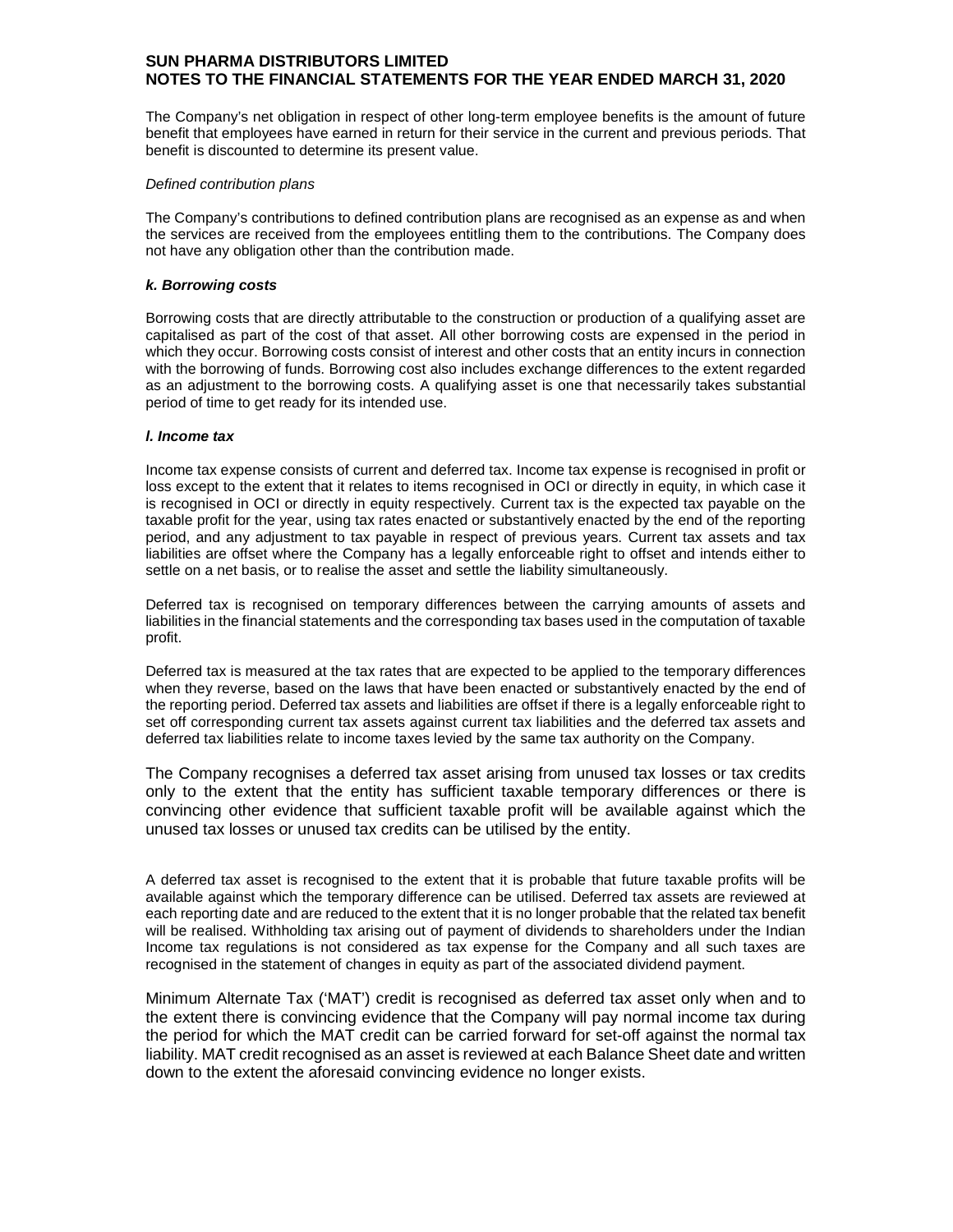Accruals for uncertain tax positions require management to make judgments of potential exposures. Accruals for uncertain tax positions are measured using either the most likely amount or the expected value amount depending on which method the entity expects to better predict the resolution of the uncertainty. Tax benefits are not recognised unless the management based upon its interpretation of applicable laws and regulations and the expectation of how the tax authority will resolve the matter concludes that such benefits will be accepted by the authorities. Once considered probable of not being accepted, management reviews each material tax benefit and reflects the effect of the uncertainty in determining the related taxable amounts.

### **m. Earnings per share**

The Company presents earnings per share ("EPS") data for its equity shares. EPS is calculated by dividing the profit or loss attributable to equity shareholders of the Company by the weighted average number of equity shares outstanding during the period.

The number of equity shares are adjusted retrospectively for all periods presented for any share splits and bonus shares issues including for changes effected prior to the approval of the financial statements by the Board of Directors.

### **n. Recent Accounting pronouncements**

### **Standards issued but not yet effective and not early adopted by the Company**

Ministry of Corporate Affairs ("MCA") notifies new standard or amendments to the existing standards. There is no such notification which would have been applicable from April 1, 2020.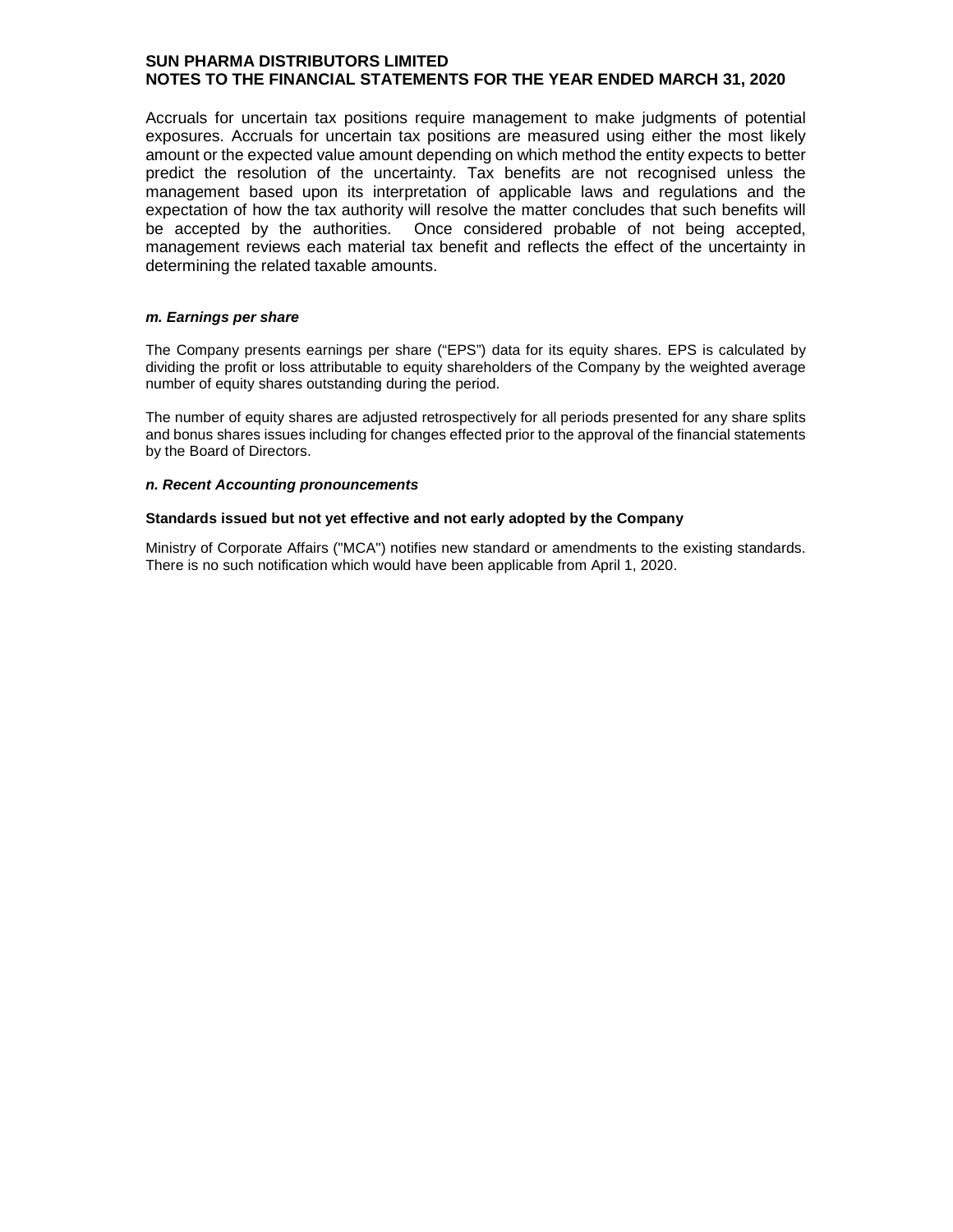| <b>SUN PHARMA DISTRIBUTORS LIMITED</b>                              |                |                |
|---------------------------------------------------------------------|----------------|----------------|
| NOTES TO THE FINANCIAL STATEMENTS FOR THE YEAR ENDED MARCH 31, 2020 |                |                |
|                                                                     | As at          | As at          |
| <b>Particulars</b>                                                  | March 31, 2020 | March 31, 2019 |
|                                                                     | ₹ in Million   | ₹ in Million   |
| <b>3 INVENTORIES</b>                                                |                |                |
| Lower of cost and net realisable value                              |                |                |
| Stock in trade                                                      | 13,091.8       |                |
| Goods-in-transit                                                    | 1,669.2        |                |
|                                                                     | 14,761.0       |                |
| <b>4 ITRADE RECEIVABLES</b>                                         |                |                |
| Unsecured                                                           |                |                |
| Considered good                                                     | 4,422.6        |                |
| Credit impaired                                                     | 27.7           |                |
|                                                                     | 4,450.3        |                |
| Less: Allowance for doubtful debts (expected credit loss allowance) | (27.7)         |                |
|                                                                     | 4,422.6        |                |
| <b>5 CASH AND CASH EQUIVALENTS</b>                                  |                |                |
| <b>Balances with banks</b>                                          |                |                |
| In current accounts                                                 | 1,086.2        | 1.5            |
| Cash on hand (₹ 6,798/-)                                            | 0.0            |                |
|                                                                     | 1,086.2        | 1.5            |
| 6 OTHER FINANCIAL ASSETS (CURRENT)                                  |                |                |
| Security deposits (unsecured, considered good)                      | 4.0            |                |
|                                                                     | 4.0            |                |
| 7 OTHER ASSETS (CURRENT)                                            |                |                |
| Prepaid expenses                                                    | 12.1           |                |
| Advances for supply of goods and services                           | 164.8          |                |
| Balances with government authorities*                               | 2,248.1        |                |
| Others*                                                             | 201.3          |                |
|                                                                     | 2,626.3        |                |
| Includes balances of goods and service tax                          |                |                |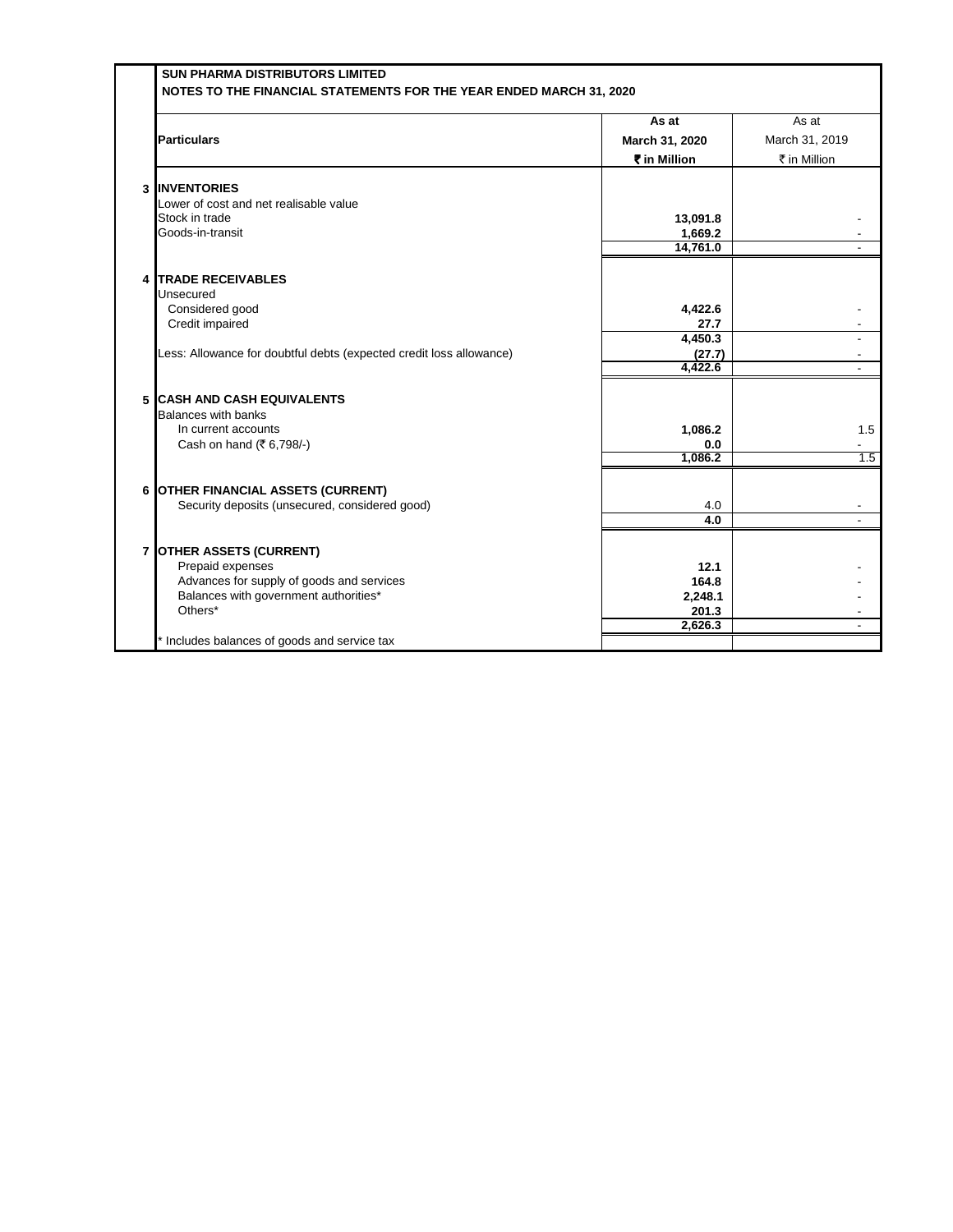|                                                                                                       | As at          | As at                    |
|-------------------------------------------------------------------------------------------------------|----------------|--------------------------|
| <b>Particulars</b>                                                                                    | March 31, 2020 | March 31, 2019           |
|                                                                                                       | ₹ in Million   | ₹ in Million             |
| <b>8 SHARE CAPITAL</b>                                                                                |                |                          |
| <b>Authorised</b>                                                                                     |                |                          |
| 750,000 (March 31, 2019 750,000) equity shares of ₹10 each                                            | 7.5            | 7.5                      |
|                                                                                                       | 7.5            | 7.5                      |
| Issued, subscribed and fully paid up                                                                  |                |                          |
| 150,000 (March 31, 2019 150,000) equity shares of ₹10 each                                            | 1.5            | 1.5                      |
| (Refer Note 30)                                                                                       | 1.5            | 1.5                      |
| 9 OTHER EQUITY                                                                                        |                |                          |
| Surplus                                                                                               |                |                          |
| Retained earnings                                                                                     | 673.3          | (0.1)                    |
|                                                                                                       | 673.3          | (0.1)                    |
| Refer statement of changes in equity for detailed movement in other<br>equity balance                 |                |                          |
| 10 PROVISIONS (NON-CURRENT)                                                                           |                |                          |
| Employee benefits                                                                                     | 4.9            |                          |
|                                                                                                       | 4.9            |                          |
| 11 BORROWINGS (CURRENT)<br>Unsecured                                                                  |                |                          |
| Loan repayable on demand from related party (Refer Note 34)                                           | 10.4           |                          |
| Loan repayable on demand from bank                                                                    | 0.4            |                          |
|                                                                                                       | 10.8           | $\overline{\phantom{a}}$ |
| <b>12 ITRADE PAYABLES</b>                                                                             |                |                          |
| (A) Total outstanding dues of micro and small enterprises                                             | 2.0            |                          |
| (Refer Note 29)<br>(B) Total outstanding dues of creditors other than micro and small<br>enterprises. | 21,461.0       | 0.1                      |
|                                                                                                       | 21,463.0       | 0.1                      |
|                                                                                                       |                |                          |
| 13 OTHER FINANCIAL LIABILITIES (CURRENT)<br>Security deposits                                         | 41.3           |                          |
|                                                                                                       | 41.3           | $\overline{\phantom{a}}$ |
|                                                                                                       |                |                          |
| <b>14 LIABILITIES FOR CURRENT TAX</b><br>Current tax                                                  | 88.6           |                          |
| [Net of advance tax ₹ 156.0 Million (Mar 31, 2019 : ₹ Nil) and includes                               |                |                          |
| interest of ₹7.22 Million (Mar 31, 2019 : ₹ Nil)]                                                     |                |                          |
|                                                                                                       | 88.6           | $\overline{\phantom{a}}$ |
| <b>15 OTHER LIABILITIES (CURRENT)</b>                                                                 |                |                          |
| Statutory remittances                                                                                 | 0.4            |                          |
| Advance from customers                                                                                | 126.8          |                          |
|                                                                                                       | 127.2          | $\overline{a}$           |
| 16 PROVISIONS (CURRENT)                                                                               |                |                          |
| Employee benefits                                                                                     | 0.8            |                          |
| Product returns (Refer Note 35)                                                                       | 106.7          |                          |
| <b>Others</b>                                                                                         | 390.2          |                          |
|                                                                                                       |                |                          |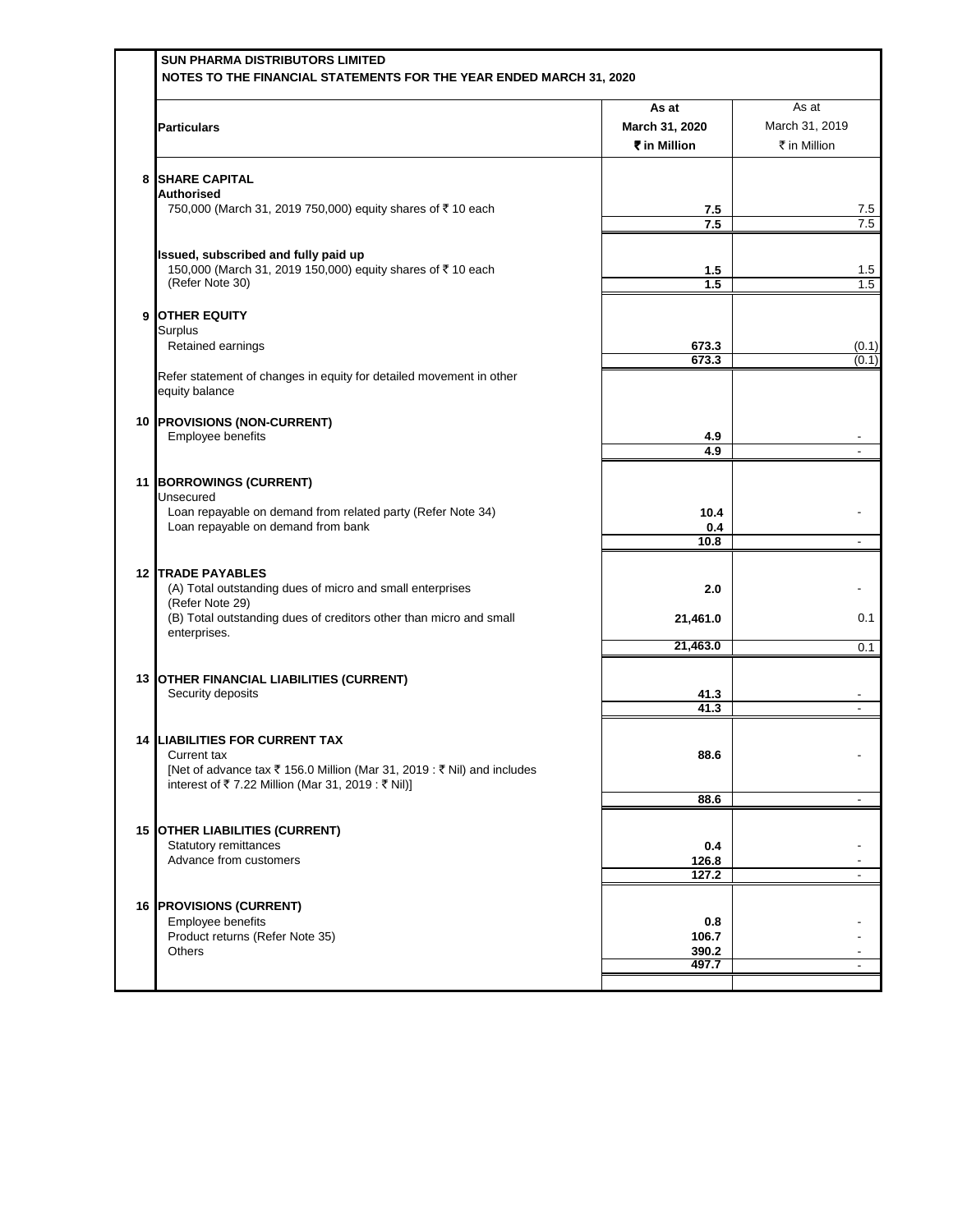|                                                                                                                                              | Year ended                     | Period from March 19,                  |
|----------------------------------------------------------------------------------------------------------------------------------------------|--------------------------------|----------------------------------------|
| Particulars                                                                                                                                  | March 31, 2020<br>₹ in Million | 2019 to March 31, 2019<br>₹ in Million |
| <b>17 REVENUE FROM OPERATIONS</b>                                                                                                            |                                |                                        |
| Revenue from contracts with customers (Refer Note 39)                                                                                        | 81,369.9                       |                                        |
|                                                                                                                                              | 81,369.9                       |                                        |
| <b>18 OTHER INCOME</b>                                                                                                                       |                                |                                        |
| Interest income on :                                                                                                                         |                                |                                        |
| <b>Others</b>                                                                                                                                | 12.5                           |                                        |
|                                                                                                                                              | 12.5                           |                                        |
| <b>CHANGES IN INVENTORIES OF STOCK-IN-TRADE</b>                                                                                              |                                |                                        |
| Inventories at the beginning of the year                                                                                                     |                                |                                        |
| Inventories at the end of the year                                                                                                           | (14, 761.0)                    |                                        |
|                                                                                                                                              | (14, 761.0)                    |                                        |
|                                                                                                                                              |                                |                                        |
| <b>EMPLOYEE BENEFITS EXPENSE</b><br>Salaries, wages and bonus                                                                                | 13.4                           |                                        |
| Contribution to provident and other funds *                                                                                                  | 1.0                            |                                        |
| Staff welfare expenses                                                                                                                       | 0.6                            |                                        |
|                                                                                                                                              | 15.0                           |                                        |
| includes gratuity expense of ₹0.4 Million (March 31, 2019 : ₹ Nil)                                                                           |                                |                                        |
| 21 FINANCE COSTS                                                                                                                             |                                |                                        |
| Interest expense for financial liabilities carried at amortised cost                                                                         | 251.7                          |                                        |
| Interest expense others (includes interest on income tax and lease                                                                           | 21.1                           |                                        |
| liability)                                                                                                                                   |                                |                                        |
|                                                                                                                                              | 272.8                          |                                        |
| <b>IOTHER EXPENSES</b>                                                                                                                       |                                |                                        |
| Power and fuel                                                                                                                               | 24.6                           |                                        |
| Rent                                                                                                                                         | 2.1                            |                                        |
| Rates and taxes                                                                                                                              | 106.8                          |                                        |
| Insurance                                                                                                                                    | 11.2                           |                                        |
| Selling, promotion and distribution                                                                                                          | 27.8                           |                                        |
| Commission on sales                                                                                                                          | 730.1                          |                                        |
| Repairs and maintenance                                                                                                                      | 3.5                            |                                        |
| Printing and stationery                                                                                                                      | 11.1                           |                                        |
| Travelling and conveyance                                                                                                                    | 0.4                            |                                        |
| Freight outward and handling charges                                                                                                         | 181.0                          |                                        |
| Communication<br>Provision for doubtful Trade Receivable                                                                                     | 1.9<br>27.7                    |                                        |
| Professional, legal and consultancy                                                                                                          | 4.7                            |                                        |
| Payments to auditor (net of input credit, wherever applicable)                                                                               |                                |                                        |
| For audit (March 31, 2019 : ₹ 15,000/-)                                                                                                      | 4.0                            |                                        |
| Reimbursement of expenses                                                                                                                    | 0.1                            |                                        |
| Miscellaneous expenses                                                                                                                       | 2.5                            |                                        |
|                                                                                                                                              | 1,139.5                        |                                        |
|                                                                                                                                              |                                |                                        |
| <b>TAX RECONCILIATION</b><br>Reconciliation of Income tax expense                                                                            |                                |                                        |
| Profit / (Loss) before tax                                                                                                                   | 903.6                          |                                        |
| Enacted income tax rate (%) applicable to the Company                                                                                        | * 25.17%                       | 31.20%                                 |
|                                                                                                                                              |                                |                                        |
| Income tax expenses calculated at enacted income tax rate                                                                                    | 227.4                          |                                        |
| Effect of expenses that is not deductible in determining taxable profit<br>Income tax expense recognised in the statement of Profit and Loss | 1.8<br>229.2                   |                                        |
|                                                                                                                                              |                                |                                        |

Taxation Laws (Amendment) Ordinance, 2019. Accordingly, tax rate used for reconciliation above is the corporate tax rate of 25.17% and has recognised the provision of income tax for year ended March 31, 2020.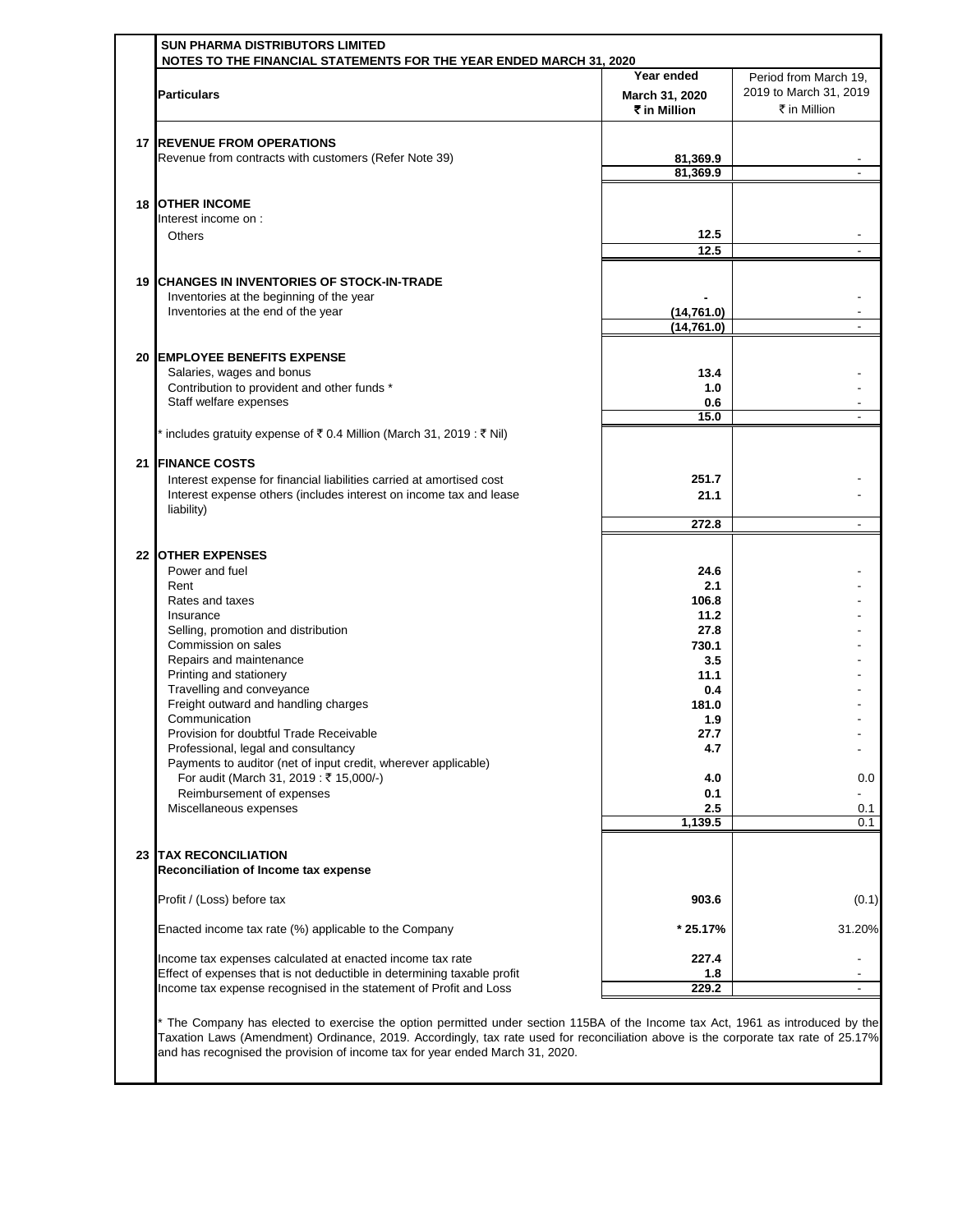**NOTE : 24**

The figures of Statement of Profit and Loss, Cash Flow Statement and notes thereto for the previous year, are not comparable with the figures of current year as the Company was incorporated on March 19, 2019.

#### **NOTE : 25 CONTINGENT LIABILITIES AND COMMITMENTS (TO THE EXTENT NOT PROVIDED FOR)**

There are no outstanding contingent liabilities or capital commitments. For lease related commitments Refer Note 33.

#### **NOTE : 26 CAPITAL MANAGEMENT**

The Company's capital management objectives are:

- to ensure the Company's ability to continue as a going concern; and

- to provide an adequate return to shareholders through optimisation of debts and equity balance.

The Company monitors capital on the basis of the carrying amount of debt less cash and cash equivalents, bank balances as presented on the face of the financial statements. The Company's objective for capital management is to maintain an optimum overall financial structure.

The Company has adequate cash and bank balances and has very low amount of debt. It monitors its capital by a careful scrutiny of the cash and bank balances, and a regular assessment of any debt requirements.

The Company has a net cash position.

#### **NOTE : 27 FINANCIAL RISK MANAGEMENT**

The Company's activities expose it to a variety of financial risks, including market risk, credit risk and liquidity risk. The Company's risk management assessment and policies and processes are established to identify and analyse the risks faced by the Company, to set appropriate risk limits and controls, and to monitor such risks and compliance with the same. Risk assessment and management policies and processes are reviewed regularly to reflect changes in market conditions and the Company's activities.

#### **Credit risk**

Credit risk is the risk of financial loss to the Company if a customer or counterparty to a financial instrument fails to meet its contractual obligations, and arises principally from the Company's receivables from customers, loans and investments. Credit risk is managed through credit approvals, establishing credit limits and continuously monitoring the creditworthiness of counterparty to which the Company grants credit terms in the normal course of business.

#### Trade receivables

The Company has used expected credit loss (ECL) model for assessing the impairment loss. For the purpose, the Company uses a provision matrix to compute the expected credit loss amount. The provision matrix takes into account external and internal risk factors and historical data of credit losses from various customers.

|                                                                                       |                          | ₹ in Million   |
|---------------------------------------------------------------------------------------|--------------------------|----------------|
| <b>Particulars</b>                                                                    | As at                    | As at          |
|                                                                                       | March 31, 2020           | March 31, 2019 |
|                                                                                       |                          |                |
| Financial assets for which loss allowances is measured using the expected credit loss |                          |                |
| Trade receivables                                                                     |                          |                |
| less than 180 days                                                                    | 4,445.8                  |                |
| 180 - 365 days                                                                        | $\overline{\phantom{a}}$ |                |
| beyond 365 days                                                                       | 4.5                      |                |
| <b>Total</b>                                                                          | 4,450.3                  |                |

|                                                                     |                | ₹ in Million   |
|---------------------------------------------------------------------|----------------|----------------|
| <b>Particulars</b>                                                  | Year ended     | Year ended     |
|                                                                     | March 31, 2020 | March 31, 2019 |
|                                                                     |                |                |
| Movement in the expected credit loss allowance on trade receivables |                |                |
| Balance at the beginning of the year                                | -              |                |
| Addition                                                            | 27.7           |                |
| Recoveries                                                          | ۰              |                |
| Balance at the end of the year                                      | 27.7           |                |

#### **Liquidity risk**

Liquidity risk is the risk that the Company will not be able to meet its financial obligations as they become due. The Company manages its liquidity risk by ensuring, as far as possible, that it will always have sufficient liquidity to meet its liabilities when due, under both normal and stressed conditions, without incurring unacceptable losses or risk to the Company's reputation.

 $\sim$  in Million

The table below provides details regarding the contractual maturities of significant financial liabilities :

| <b>Particulars</b>                                                                                       | Less than 1 year                | $1 - 3$ years                             | More than 3 years | As at<br>March 31, 2020          |
|----------------------------------------------------------------------------------------------------------|---------------------------------|-------------------------------------------|-------------------|----------------------------------|
| Non derivative<br>Other borrowings<br>Lease liabilities<br>Trade payables<br>Other financial liabilities | 10.8<br>7.8<br>21,463.0<br>41.3 | -<br>6.0<br>-<br>$\overline{\phantom{a}}$ | 8.3<br>۰<br>۰     | 10.8<br>22.1<br>21,463.0<br>41.3 |
|                                                                                                          | 21.522.9                        | 6.0                                       | 8.3               | 21,537.2                         |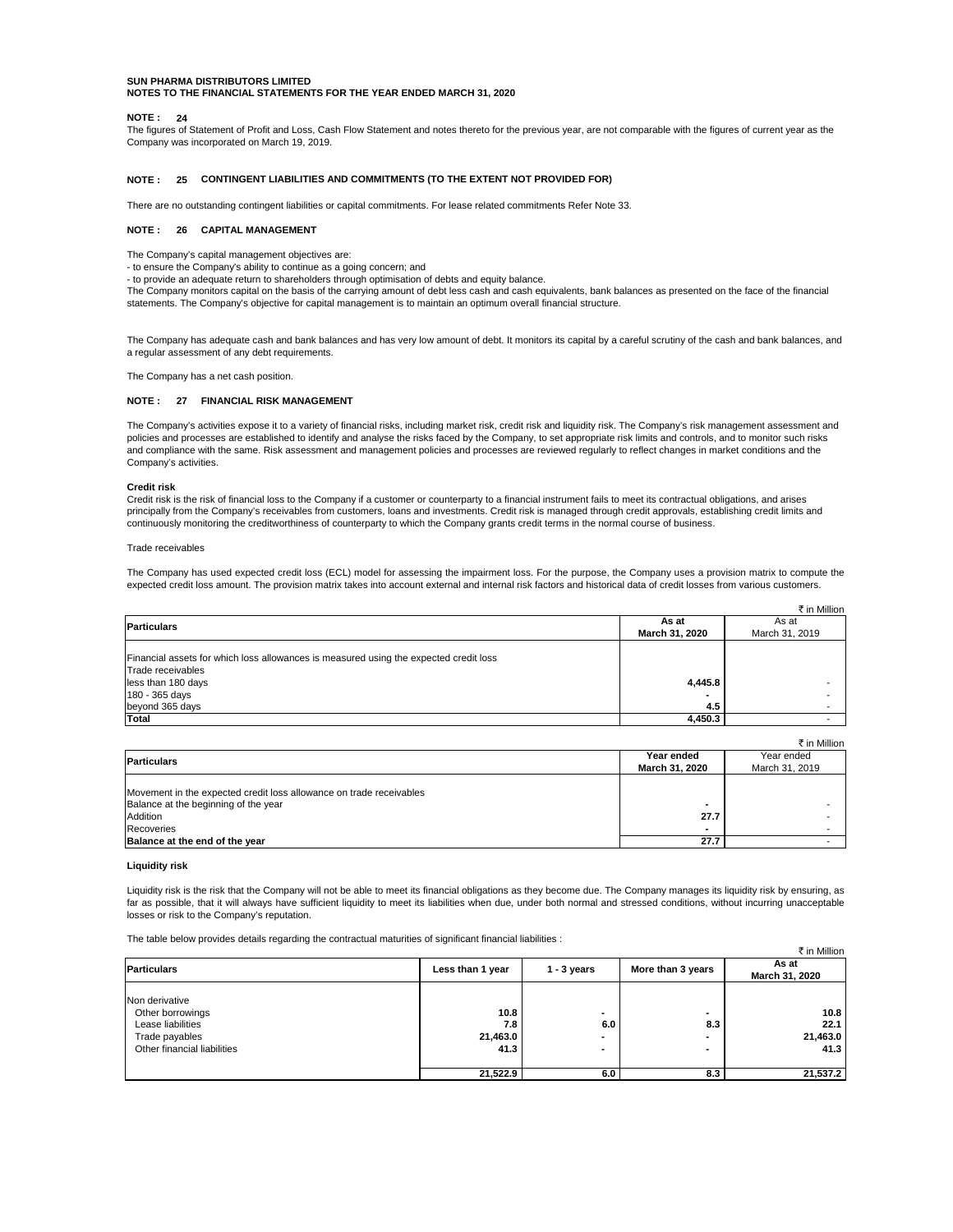|                                                                                     |                           |               |                   | ₹ in Million            |
|-------------------------------------------------------------------------------------|---------------------------|---------------|-------------------|-------------------------|
| Particulars                                                                         | Less than 1 year          | $1 - 3$ years | More than 3 years | As at<br>March 31, 2019 |
| Non derivative<br>Other borrowings<br>Trade payables<br>Other financial liabilities | -<br>0.1<br>$\sim$<br>0.1 | -<br>-<br>-   | -<br>۰<br>۰       | 0.1<br>0.1              |

#### **Market risk**

Market risk is the risk of loss of future earnings, fair values or future cash flows that may result from adverse changes in market rates and prices (such as interest rates, foreign currency exchange rates and commodity prices) or in the price of market risk-sensitive instruments as a result of such adverse changes in market rates and prices. Market risk is attributable to all market risk-sensitive financial instruments, all foreign currency receivables and payables and all short term and long-term debt. Thus, the Company's exposure to market risk is a function of investing and borrowing activities and operating activities in foreign currencies. However, the Company has not entered into foreign exchange transactions and does not have any investments or borrowings on floating rate of interest. Hence, the Company has minimal exposure in the risk of market rate and prices.

#### **Interest rate risk**

Interest rate risk is the risk that the fair value or future cash flows of a financial instrument will fluctuate because of changes in market interest rates. However, the Company has minimal exposure to the risk of changes in market interest rates. Primarily the Company's debt obligation is with fixed interest rates. As at the balance sheet date, the Company has not entered into any derivatives contracts.

#### **Commodity rate risk**

**B**

Exposure to market risk with respect to commodity prices primarily arises from the Company's purchases and sales of pharmaceutical products. As of March 31, 2020 the Company had not entered into any material derivative contracts to hedge exposure to fluctuations in commodity prices.

#### **NOTE : 28 CATEGORIES OF FINANCIAL INSTRUMENTS AND FAIR VALUE HIERARCHY**

All financial assets and financial liabilities of the Company are classified at amortised cost.

#### **NOTE : 29 DISCLOSURES UNDER THE MICRO, SMALL AND MEDIUM ENTERPRISES DEVELOPMENT ACT, 2006**

 $\overline{\mathbf{F}}$  in Million The information regarding Micro and Small Enterprises has been determined to the extent such parties have been identified on the basis of information available with the Company. This has been relied upon by the auditors.

| <b>Particulars</b>                                                                     | As at          | As at          |
|----------------------------------------------------------------------------------------|----------------|----------------|
|                                                                                        | March 31, 2020 | March 31, 2019 |
| Principal amount remaining unpaid to any supplier as at the end of the accounting year | 2.0            |                |

There are no amounts of interest paid / due / payable during the year / previous year / succeeding year. Also, there is no amount of interest accrued and remaining unpaid at the end of current accounting year / previous accounting year.

#### **NOTE : 30 EQUITY SHARE CAPITAL**

#### **DISCLOSURES RELATING TO SHARE CAPITAL**

#### **A Rights, Preferences and Restrictions attached to shares and repayment terms of capital**

The Company has equity shares having a par value of  $\bar{\tau}$  10 per share. Each holder of equity shares is entitled to one vote per share and entitlement to dividend. No equity shares have been issued as bonus, shares issued for consideration other than cash and shares bought back during the period of five years immediately preceding the reporting date as the Company was incorporated on March 19, 2019

|                                                                   |                  | As at<br>March 31, 2020 |                  | As at          |  |
|-------------------------------------------------------------------|------------------|-------------------------|------------------|----------------|--|
| <b>Particulars</b>                                                |                  |                         |                  | March 31, 2019 |  |
|                                                                   | Number of shares | ₹ in Million            | Number of shares | ₹ in Million   |  |
| Authorised                                                        |                  |                         |                  |                |  |
| Equity shares of ₹10 each                                         | 7,50,000         | 7.5                     | 7,50,000         | 7.5            |  |
|                                                                   | 7,50,000         | 7.5                     | 7,50,000         | 7.5            |  |
| Issued, subscribed and fully paid up<br>Equity shares of ₹10 each | 1.50.000         | 1.5                     | 1,50,000         | 1.5            |  |
|                                                                   | 1,50,000         | 1.5                     | 1,50,000         | 1.5            |  |

|                                       | As at<br>March 31, 2020 |              | As at         |                |
|---------------------------------------|-------------------------|--------------|---------------|----------------|
| <b>Particulars</b>                    |                         |              |               | March 31, 2019 |
|                                       | No. of shares           | ₹ in Million | No. of shares | ₹ in Million   |
| Reconciliation of the number of       |                         |              |               |                |
| Opening balance                       | 1,50,000                | 1.5          | -             |                |
| Issued and subscribed during the year |                         | -            | 1,50,000      | 1.5            |
| Closing Balance                       | 1,50,000                | 1.5          | 1.50.000      | 1.5            |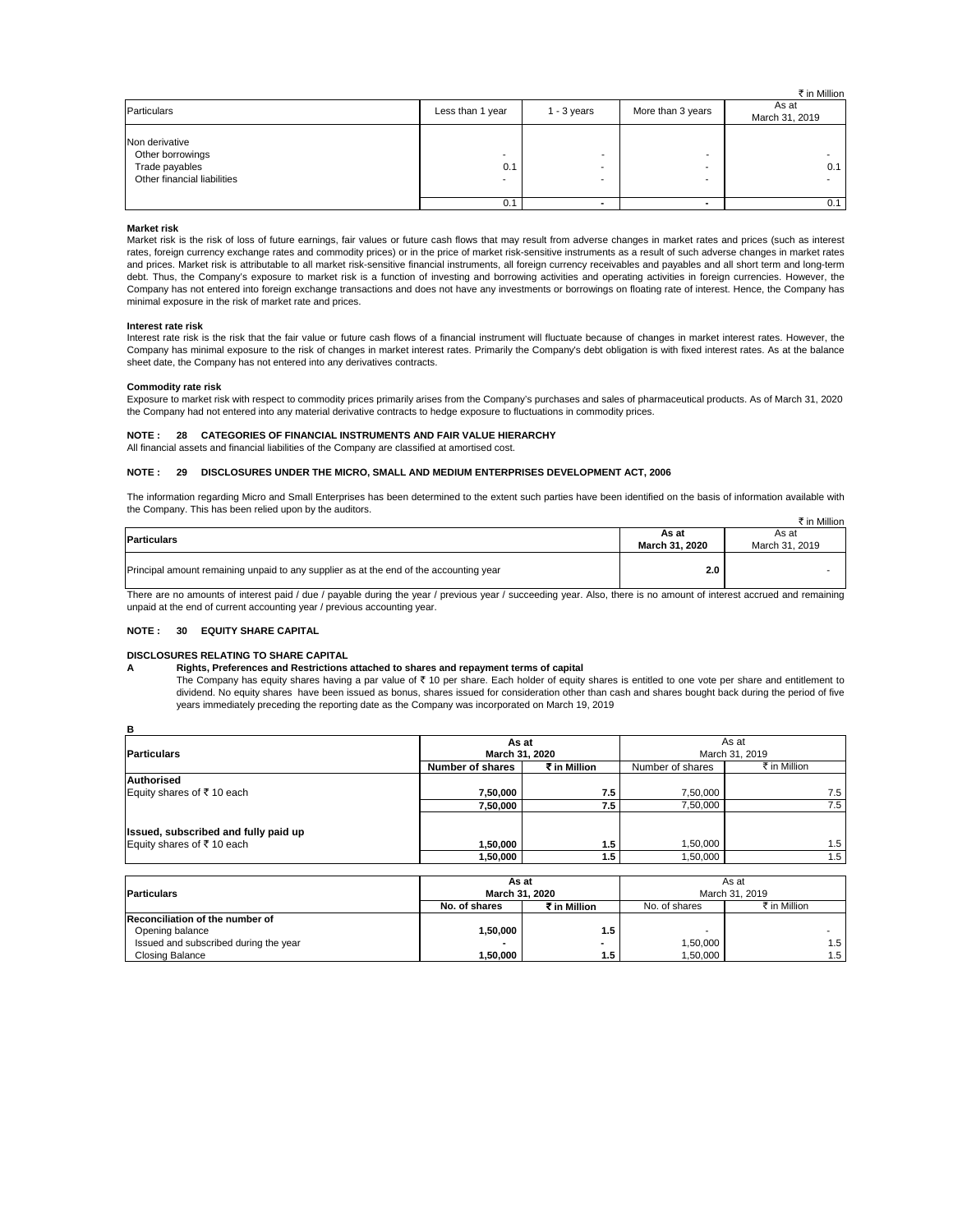#### **Details of shareholders holding more than 5% in the Company**

|                                                   | As at          |              | As at          |              |
|---------------------------------------------------|----------------|--------------|----------------|--------------|
| Name of equity shareholders                       | March 31, 2020 |              | March 31, 2019 |              |
|                                                   | No. of shares  | % of holding | No. of shares  | % of holding |
| Sun Pharma Laboratories Limited (holding company) | .50.000        | 100%         | 1,50,000       | 100%         |

#### **NOTE : 31 EARNING PER SHARE**

| <b>Particulars</b>                                                     | Year ended<br>March 31, 2020 | Period from March 19.<br>2019 to March 31, 2019 |
|------------------------------------------------------------------------|------------------------------|-------------------------------------------------|
| <b>Profit / (Loss) for the year (₹ in Million)</b>                     | 674.4                        | (0.1)                                           |
| Weighted average number of shares used in computing earnings per share | 1,50,000                     | .50.000                                         |
| Nominal value per share (in ₹)                                         | 10                           | 10 <sup>1</sup>                                 |
| Earnings per share (in $\bar{x}$ )                                     | 4.496.0                      | (0.5)                                           |

#### **NOTE : 32 EMPLOYEE BENEFIT PLAN**

#### **Defined contribution plan**

Contributions are made to Regional Provident Fund (RPF), Family Pension Fund, Employees State Insurance Scheme (ESIC) and other Funds which covers all regular employees. While both the employees and the Company make predetermined contributions to the Provident Fund and ESIC, contribution to the Family Pension Fund and other Statutory Funds are made only by the Company. The contributions are normally based on a certain percentage of the employee's salary.<br>Amount recognised as expense in respect of these defined contribut

|                                                                                                                                                                                         |                   | ₹ in Million           |
|-----------------------------------------------------------------------------------------------------------------------------------------------------------------------------------------|-------------------|------------------------|
| <b>Particulars</b>                                                                                                                                                                      | Year ended        | Period from March 19.  |
|                                                                                                                                                                                         | March 31, 2020    | 2019 to March 31, 2019 |
| Contribution to Provident Fund and Family Pension Fund<br>Contribution to ESIC and Employees Deposit Linked Insurance (EDLI) (₹12,768/-)<br>Contribution to Labour Welfare Fund (₹36/-) | 0.5<br>0.0<br>0.0 |                        |

#### **Defined benefit plan**

In respect of Gratuity, a defined benefit plan, contributions are made to LIC's Recognised Group Gratuity Fund Scheme. It is governed by the Payment of Gratuity Act, 1972. Under the Gratuity Act, employees are entitled to specific benefit at the time of retirement or termination of the employment on completion of five years or death while in employment. The level of benefit provided depends on the member's length of service and salary at the time of retirement/termination age. Provision for Gratuity is based on actuarial valuation done by an independent actuary as at the year end. Each year, the Company reviews the level of funding in gratuity fund. The Company decides its contribution based on the results of its annual review. The Company aims to keep annual contributions relatively stable at a level such that the fund assets meets the requirements of gratuity payments in short to medium term.

#### **Risks**

These plans typically expose the Company to actuarial risks such as: investment risk, interest rate risk, longevity risk and salary risk.

i) Investment risk - The present value of the defined benefit plan liability is calculated using a discount rate determined by reference to the market yields on government bonds denominated in Indian Rupees. If the actual return on plan asset is below this rate, it will create a plan deficit. However, the risk is partially mitigated by investment in LIC managed fund.

ii) Interest rate risk - A decrease in the bond interest rate will increase the plan liability. However, this will be partially offset by an increase in the return on the plan's debt investments.

iii) Longevity risk - The present value of the defined benefit plan liability is calculated by reference to the best estimate of the mortality of plan participants both during and after their employment. An increase in the life expectancy of the plan participants will increase the plan's liability.

iv) Salary risk - The present value of the defined benefit plan liability is calculated by reference to the future salaries of plan participants. As such, an increase in the salary of the plan participants will increase the plan's liability.

#### **Other long term benefit plan**

Actuarial valuation for compensated absences is done as at the year end and the provision is made as per Company policy with corresponding charge to the Statement of Profit and Loss amounting to ₹ 0.87 Million (March 31, 2019 ₹ Nil) and it covers all regular employees. Major drivers in actuarial assumptions, typically, are years of service and employee compensation.

Obligation in respect of defined benefit plan and other long term employee benefit plans are actuarially determined as at the year end using the 'Projected Unit Credit' method. Gains and losses on changes in actuarial assumptions relating to defined benefit obligation are recognised in other comprehensive income whereas gains and losses in respect of other long term employee benefit plans are recognised in the Profit and Loss.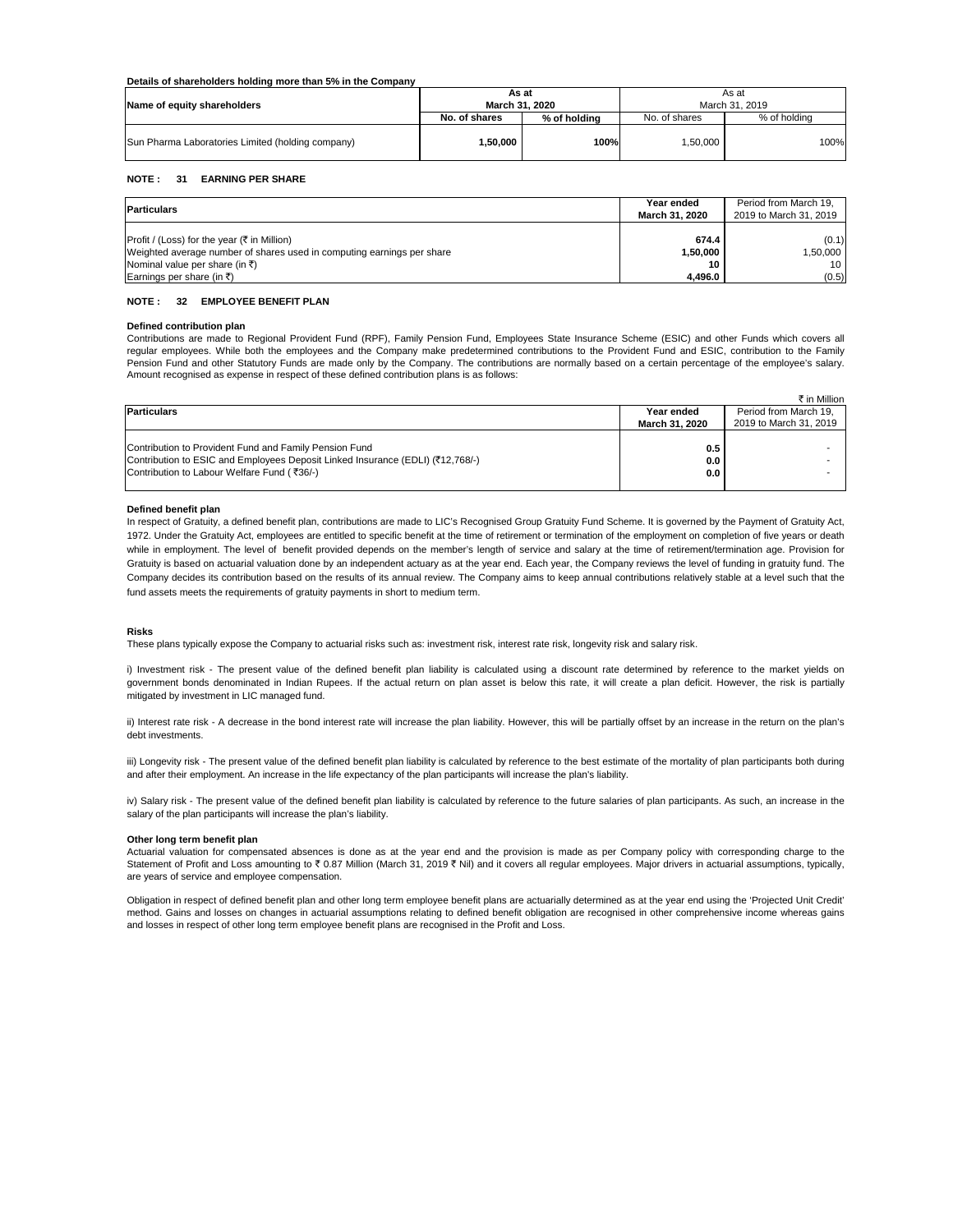|                                                                                      | Year ended     | Period from March 19.  |
|--------------------------------------------------------------------------------------|----------------|------------------------|
| <b>Particulars</b>                                                                   | March 31, 2020 | 2019 to March 31, 2019 |
|                                                                                      | Gratuity       | Gratuity               |
|                                                                                      | (Funded)       | (Funded)               |
| Expense recognised in the statement of profit and loss (Refer Note 20)               |                |                        |
| Current service cost                                                                 | 0.2            |                        |
| Interest cost                                                                        | 0.2            |                        |
| Expected return on plan assets                                                       |                |                        |
| Expense charged to the statement of profit and loss                                  | 0.4            |                        |
| Remeasurement of defined benefit obligation recognised in other comprehensive income |                |                        |
| Actuarial loss / (gain) on defined benefit obligation                                | 1.3            |                        |
| Actuarial gain on plan assets                                                        |                |                        |
| Expense /(Income) charged to other comprehensive income                              | 1.3            |                        |
| Reconciliation of defined-benefit obligations                                        |                |                        |
| Obligation as at the beginning of the year                                           | ٠              |                        |
| Current service cost                                                                 | 0.2            |                        |
| Interest cost                                                                        | 0.2            |                        |
| <b>Benefits</b> paid                                                                 |                |                        |
| Actuarial gains on obligations                                                       |                |                        |
| - due to change in demographic assumptions                                           | (0.8)          |                        |
| - due to change in financial assumptions                                             | 1.7            |                        |
| - due to experience                                                                  | 0.4            |                        |
| <b>Acquisition Adjustment</b>                                                        | 2.8            |                        |
| Obligation as at the year end                                                        | 4.5            |                        |

|                                                                     |                          | ₹ in Million   |
|---------------------------------------------------------------------|--------------------------|----------------|
|                                                                     | As at                    | As at          |
| <b>Particulars</b>                                                  | March 31, 2020           | March 31, 2019 |
|                                                                     | Gratuity                 | Gratuity       |
|                                                                     | (Funded)                 | (Funded)       |
| Reconciliation of liability/(asset) recognised in the Balance sheet |                          |                |
| Present value of commitments (as per actuarial valuation)           | 4.5                      |                |
| Fair value of plan assets                                           | (0.3)                    |                |
| Net liability recognised in the financial statement                 | 4.2                      |                |
|                                                                     |                          |                |
| Reconciliation of plan assets                                       |                          |                |
| Plan assets as at the beginning of the year                         | $\overline{\phantom{0}}$ |                |
| Investment Income (₹ 4,153/-)                                       | 0.0                      |                |
| Acquisition Adjustment *                                            | 0.3                      |                |
| Plan assets as at the year end                                      | 0.3                      |                |
| * Please Refer Note 38 on Asset acquisition                         |                          |                |

|                                         | Year ended                  | Year ended           |
|-----------------------------------------|-----------------------------|----------------------|
| <b>Particulars</b>                      | March 31, 2020              | March 31, 2019       |
|                                         | Gratuity                    | Gratuity             |
|                                         | (Funded)                    | (Funded)             |
| <b>Assumption</b>                       |                             |                      |
| Discount rate                           | 6.5%                        | 0.0%                 |
| Expected return on plan assets          | 6.5%                        | 0.0%                 |
| Expected rate of salary increase        | 9.4%                        | 0.0%                 |
| Interest rate quarantee                 | <b>N.A.</b>                 | N.A.                 |
| Mortality                               | <b>Indian Assured Lives</b> | Indian Assured Lives |
|                                         | <b>Morality (2012-14)</b>   | Morality (2012-14)   |
| Attrition / Withdrawal rate (per annum) | 13.5%                       | 0.0%                 |
| Retirement Age (years)                  | 60                          | N.A.                 |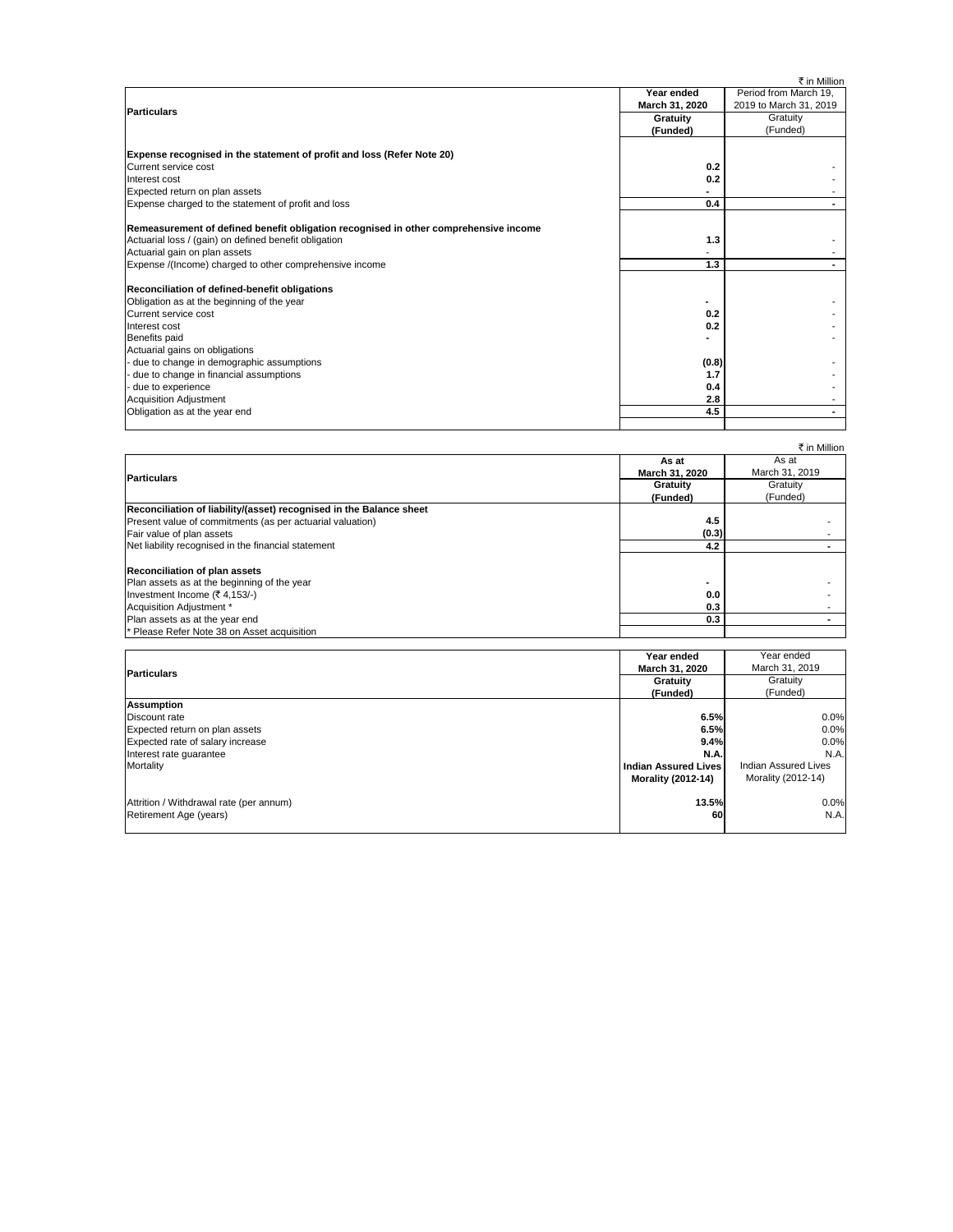| <b>Particulars</b><br>Sensitivity analysis:                                                                                                                                                                        | Year ended<br>March 31, 2020<br>Gratuity<br>(Funded) | March 31, 2019<br>Gratuity |
|--------------------------------------------------------------------------------------------------------------------------------------------------------------------------------------------------------------------|------------------------------------------------------|----------------------------|
|                                                                                                                                                                                                                    |                                                      |                            |
|                                                                                                                                                                                                                    |                                                      | (Funded)                   |
|                                                                                                                                                                                                                    |                                                      |                            |
| The sensitivity analysis have been determined based on method that extrapolates the impact on defined benefit<br>obligation as a reasonable change in key assumptions occuring at the end of the reporting period. |                                                      |                            |
| Impact on defined benefit obligation                                                                                                                                                                               |                                                      |                            |
| Delta effect of +1% change in discount rate                                                                                                                                                                        | (0.2)                                                |                            |
| Delta effect of -1% change in discount rate                                                                                                                                                                        | 0.3                                                  |                            |
| Delta effect of +1% change in salary escalation rate                                                                                                                                                               | 0.3                                                  |                            |
| Delta effect of -1% change in salary escalation rate                                                                                                                                                               | (0.2)                                                |                            |
| Delta effect of +1% change in rate of employee turnover                                                                                                                                                            | (0.0)                                                |                            |
| Delta effect of -1% change in rate of employee turnover (₹ 35,637/-)                                                                                                                                               | 0.0                                                  |                            |
| Maturity analysis of projected benefit obligation                                                                                                                                                                  |                                                      |                            |
| 1st year                                                                                                                                                                                                           | 0.6                                                  |                            |
| 2nd year                                                                                                                                                                                                           | 0.5                                                  |                            |
| 3rd year                                                                                                                                                                                                           | 0.5                                                  |                            |
| 4th year                                                                                                                                                                                                           | 0.7                                                  |                            |
| 5th year                                                                                                                                                                                                           | 0.6                                                  |                            |
| 6 to 10 years                                                                                                                                                                                                      | 2.1                                                  |                            |
| More than 10 years                                                                                                                                                                                                 | 1.9                                                  |                            |

| <b>Particulars</b>                                                                                                                                                                                                                                      | Year ended<br>March 31, 2020 | Year ended<br>March 31, 2019 |
|---------------------------------------------------------------------------------------------------------------------------------------------------------------------------------------------------------------------------------------------------------|------------------------------|------------------------------|
| The major categories of plan assets are as under<br>Insurer managed funds (Funded with LIC, break-up not available)<br>The contribution expected to be made by the Company for gratuity, during financial year ending<br>March 31, 2021 is ₹4.5 Million | 0.3                          |                              |

#### **NOTE : 33 LEASES**

L

In accordance with IND AS 116 with effect from 01.04.2019, the Company has recognised a lease liability measured at the present value of the remaining lease payments, and right-of-use (ROU) asset at an amount equal to lease liability (adjusted for any related prepayments). Management has excercised judgement in<br>determining whether extension and termination options are reasonab year ended March 31, 2020 is  $\overline{\epsilon}$  2.1 Million.

| Disclosure of Ind AS 116                                                                                               |                       |                 | ₹ in Million |             |
|------------------------------------------------------------------------------------------------------------------------|-----------------------|-----------------|--------------|-------------|
| <b>Particulars</b>                                                                                                     | <b>Leasehold Land</b> | <b>Building</b> | Equipment    | Total       |
| <b>Right-of-use assets</b><br>Balance at April 1, 2019<br>Addition during the year<br>Depreciation charge for the year |                       | 27.9<br>6.1     |              | 27.9<br>6.1 |
| Balance at March 31, 2020                                                                                              |                       | 21.8            |              | 21.8        |

|                                                                                                                      | ₹ in Million   |
|----------------------------------------------------------------------------------------------------------------------|----------------|
| <b>Particulars</b>                                                                                                   | As at          |
|                                                                                                                      | March 31, 2020 |
|                                                                                                                      |                |
| The table below provides details regarding the contractual maturities of lease liabilities on an undiscounted basis: |                |
| Not later than one year                                                                                              | 9.3            |
| Later than one year and not later than five years                                                                    | 10.7           |
| Later than five years                                                                                                | 11.7           |
|                                                                                                                      | 31.7           |
|                                                                                                                      |                |

|                                   | ₹ in Million   |
|-----------------------------------|----------------|
| <b>Particulars</b>                | As at          |
|                                   | March 31, 2020 |
| Movement of lease liabilities     |                |
| Opening balance                   |                |
| Addition                          | 27.9           |
| Interest on lease liabilities     | 1.5            |
| Payment towards lease liabilities | (7.3)          |
| Closing balance                   | 22.1           |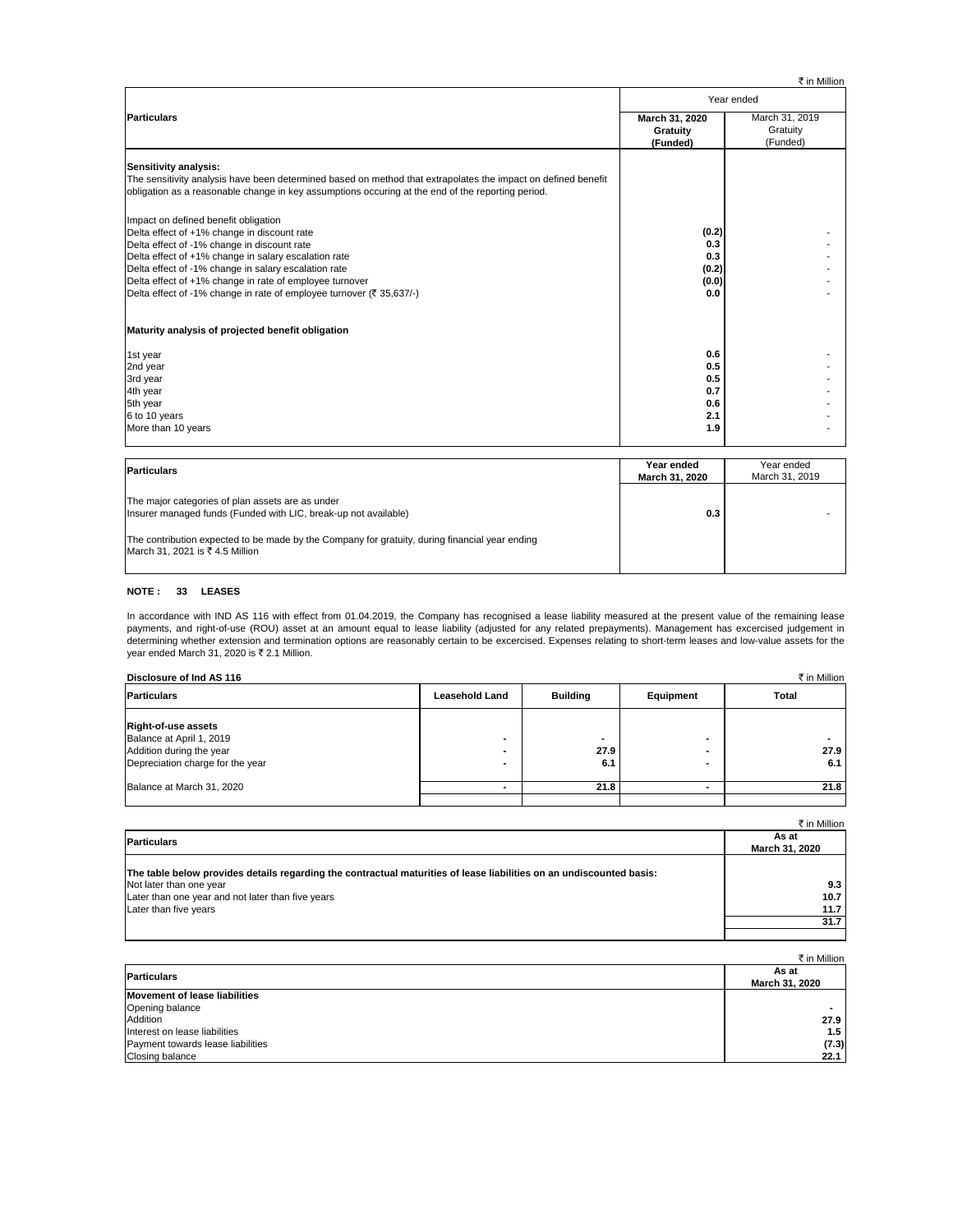#### **NOTE : 34 RELATED PARTY DISCLOSURES AS PER ANNEXURE "A"**

#### **NOTE : 35**

₹ in Million In respect of any present obligation as a result of past event that could lead to a probable outflow of resources, provisions has been made, which would be required to settle the obligation. The said provisions are made as per the best estimate of the management and disclosure as per Ind AS 37 - "Provisions, Contingent Liabilities and Contingent Assets" has been given below :

|                                 |                          | K in Million              |
|---------------------------------|--------------------------|---------------------------|
|                                 | Year ended               | Year ended                |
| <b>Particulars</b>              | March 31, 2020           | March 31, 2019            |
|                                 | <b>Product and Sales</b> | Product and Sales related |
|                                 | related *                |                           |
|                                 |                          |                           |
| At the commencement of the year |                          |                           |
| Add: Provision for the year     | 106.7                    |                           |
| Less: Utilisation               | -                        |                           |
| At the end of the year          | 106.7                    |                           |

(\*) includes provision for product returns

#### **NOTE : 36 DEFERRED TAX**

| DEFERRED TAX ASSET (NET)                          |                                        |                                 |                                                | ₹ in Million                    |
|---------------------------------------------------|----------------------------------------|---------------------------------|------------------------------------------------|---------------------------------|
| <b>Particulars</b>                                | <b>Balance as at April</b><br>01, 2019 | Recognised in<br>profit or loss | Recognised in other<br>comprehensive<br>Income | Balance as at March 31,<br>2020 |
| Deferred tax (liabilities) in relation to:        |                                        |                                 |                                                |                                 |
| <b>Total Deferred tax (liabilities)</b>           |                                        |                                 |                                                |                                 |
| Deferred tax assets in relation to:               |                                        |                                 |                                                |                                 |
| Adjustment in relation to ROU asset               |                                        | 0.1                             | $\overline{\phantom{0}}$                       | 0.1                             |
| Allowance for doubtful debts                      |                                        | 7.0                             |                                                | 7.0                             |
| Expenses claimed for tax purpose on payment basis |                                        | 1.1                             | 0.3                                            | 1.4                             |
| Others                                            |                                        |                                 | $\overline{\phantom{0}}$                       |                                 |
| <b>Total Deferred tax Assets</b>                  |                                        | 8.2                             | 0.3                                            | 8.5                             |
| Deferred tax Assets (Net)                         |                                        | 8.2                             | 0.3                                            | 8.5                             |

#### **NOTE : 37 SEGMENT**

The Company has only one reportable segment namely 'Pharmaceuticals'.

#### **NOTE : 38**

During the current year, the Company executed a business transfer agreement on October 7, 2019 to acquire the Pharmaceutical business undertaking of Aditya Medisales Limited on a slump sale basis, which included certain receivables and payables. The net consideration paid by the Company amounted to `629.6 Million.

#### **NOTE : 39 REVENUE FROM CONTRACTS WITH CUSTOMERS**

| The reconciling items of revenue recognised in the statement of profit and loss with the contracted price are as follows |                | ₹ in Million           |
|--------------------------------------------------------------------------------------------------------------------------|----------------|------------------------|
|                                                                                                                          | Year ended     | Period from March 19.  |
| <b>Particulars</b>                                                                                                       | March 31, 2020 | 2019 to March 31, 2019 |
| Revenue as per contracted price, net of returns<br>Less:                                                                 | 81,677.1       |                        |
| Provision for sales return                                                                                               | (106.7)        |                        |
| Rebates, discounts and price reduction                                                                                   | (200.5)        |                        |
|                                                                                                                          | (307.2)        |                        |
| Revenue from contract with customers                                                                                     | 81,369.9       |                        |
|                                                                                                                          |                |                        |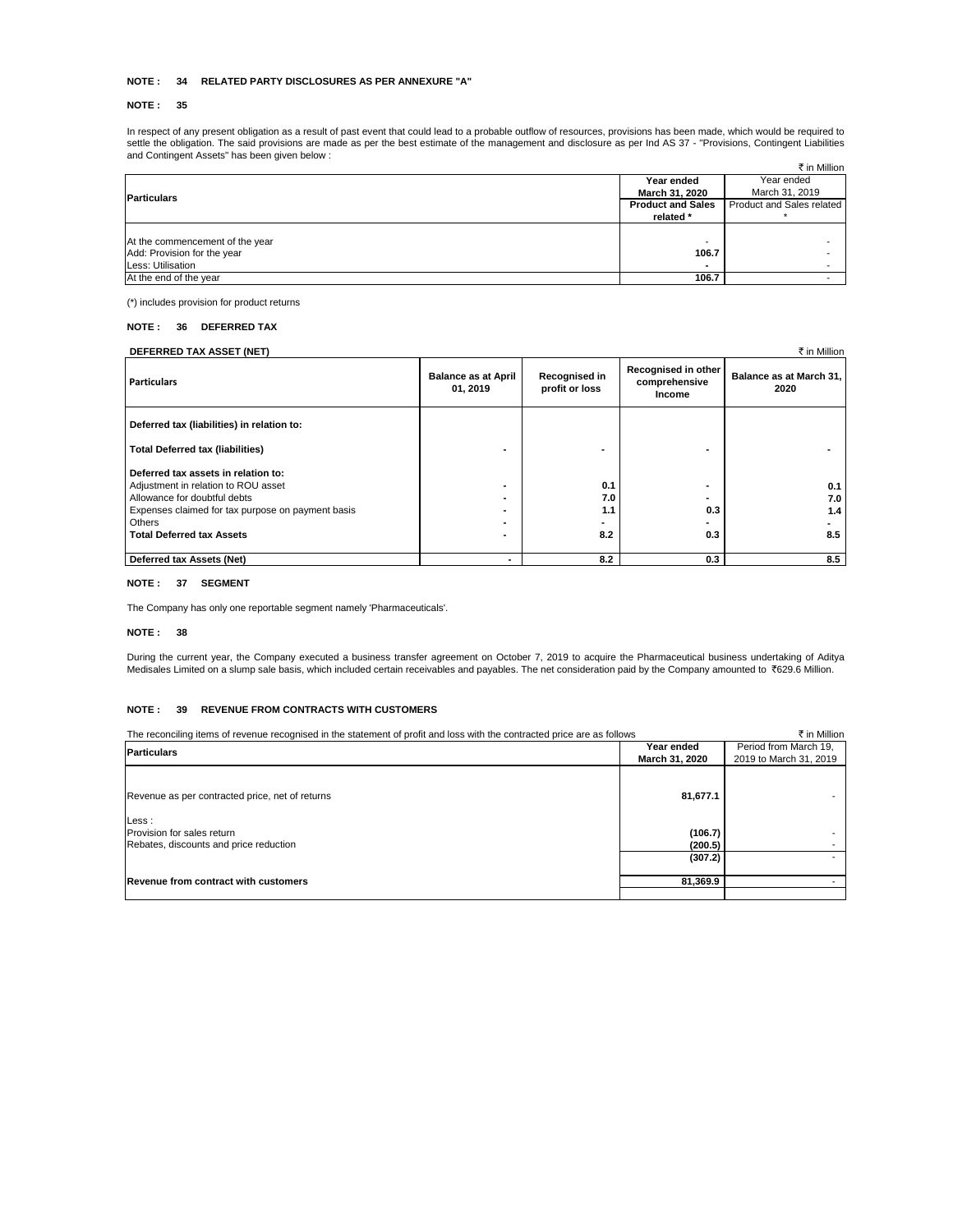|                          |                | ₹ in Million   |
|--------------------------|----------------|----------------|
| <b>Particulars</b>       | As at          | As at          |
|                          | March 31, 2020 | March 31, 2019 |
| <b>Contract balances</b> |                |                |
| Trade receivables        | 4,422.6        |                |
| Contract assets          |                |                |
| Contract liabilities     | 126.8          |                |
|                          |                |                |

Contract assets are initially recognised for revenue from sale of goods. Contract liabilities are on account of upfront revenue received from customer for which performance obligation has not yet been completed.

The performance obligation is satisfied when control of goods and services are transferred to customer based on the contractual term. Payment term with customer vary depending upon the contractual terms of each contract.

#### **NOTE : 40**

The Company continues to monitor the impact of the Covid-19 on its business, including its impact on customers, supply-chain, employees and logistics. Due care<br>has been exercised, in concluding on significant accounting ju impairment of inventory, based on the information available to date, while preparing the Company's financial statements as of and for the year ended 31st March, 2020.

#### **NOTE : 41 USE OF ESTIMATES, JUDGMENTS AND ASSUMPTIONS**

The preparation of the Company's financial statements requires the management to make judgements, estimates and assumptions that affect the reported amounts of revenues, expenses, assets and liabilities, and the accompanying disclosures, and the disclosure of contingent liabilities. Actual results may differ from these estimates. Estimates and underlying assumptions are reviewed on an ongoing basis. Revisions to accounting estimates are recognised in the period in which the estimates are revised and in any future periods affected. In particular, information about significant areas of estimation uncertainty and critical judgments in applying accounting policies that have the most significant effect on the amounts recognised in the financial statements is included in the following notes: Revenue [Refer Note 2(2.2)(h)]

As per our report of even date

ICAI Firm registration no: 324982E/ E300003

**For S R B C & CO LLP**<br> **For S R B C & CO LLP**<br> **SUN PHARMA DISTRIBUTORS LIMITED SUN PHARMA DISTRIBUTORS LIMITED** 

Membership No. 105754 Pune, May 26, 2020

Director<br>
DIN No.: 00005443<br>
DIN No.: 07340998

**per Paul Alvares Sailesh Desai Rakeshchandra Sinha**